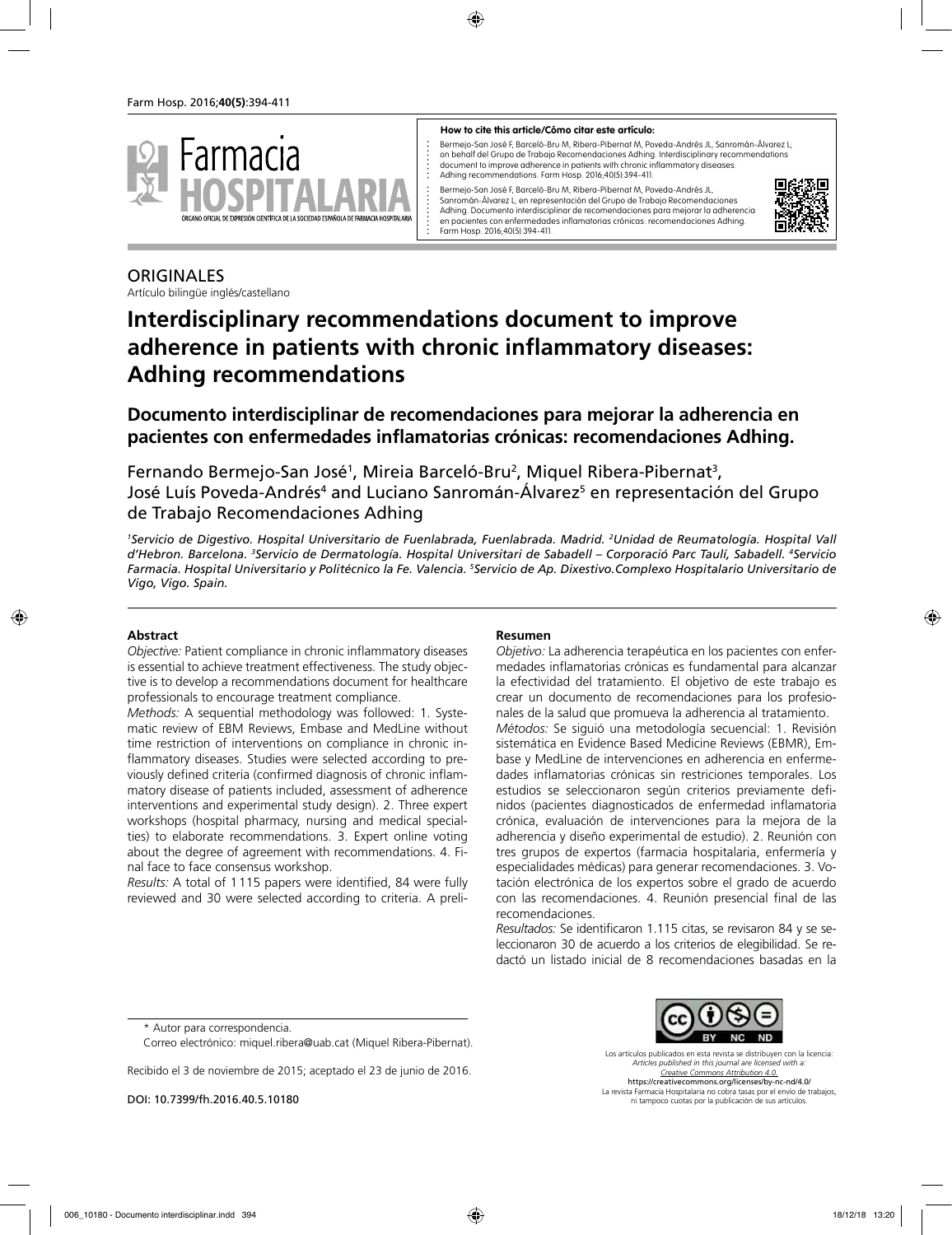minary list of 8 recommendations based on evidence was developed and discussed in the expert workshops. As a result, a new version of 14 recommendations was created. Later, online voting showed a high degree of agreement among experts: 7 out of 14 recommendations obtained unanimous approval; in the other 7, 1 to 3 experts were partially in disagreement. Recommendations without unanimous agreement were further reviewed and modified in the face to face meeting and final recommendations were approved unanimously.

*Conclusions:* This consensus statement gathers all relevant aspects to be interdisciplinary considered to detect, monitor and assess medication adherence, involving the patient in the process. Further studies are needed to assess the impact of interventions to improve compliance in patients with chronic inflammatory diseases both in terms of adherence and in health outcomes.

**KEYWORDS** Patient compliance; Chronic disease; Inflammation;

Farm Hosp. 2016;**40(5)**:394-411

Recommendations

## **Contribution to Scientific Literature**

In a social context of polymedicated patients, with an ageing population and a tendency to chronic conditions, the concepts of self-care, treatment adherence, and health outcomes have become particularly relevant. It is necessary to prepare recommendations targeted to and designed by healthcare professionals, in order to improve treatment adherence in their patients, and therefore improve disease control and their overall health status.

The innovative contribution of our study is its approach, which allows us to cover a need unmet so far: developing recommendation guidelines in order to increase patient adherence to treatments for inflammatory conditions.

This study was conducted sequentially, through systematic literature review of interventions on treatment adherence for chronic inflammatory conditions, without any time limitations. The result of said review was the selection of different studies according to previously defined criteria. Meetings were set up with three groups of experts from different settings (hospital pharmacy, nursing, and different medical specialties), to provide the recommendations with a multidisciplinary and plural perspective. Finally, a series of structured recommendations were established, highlighting the need for actions targeted to identifying the causes for lack of patient adherence to treatment, and to define informative and educational actions, as well as reminders (emails, apps, etc.). Another suggestion from the conclusions was to set up new lines of research, with studies assessing the implementation of guidelines for treatment adherence and their monitoring, in order to determine the health outcomes derived of said implementation, also assessing the opinion of patient associations.

evidencia, que se discutió en las reuniones de expertos y dio lugar a una nueva versión de 14 recomendaciones. La posterior votación electrónica de esta versión evidenció un elevado grado de acuerdo entre los expertos: en 7 recomendaciones, acuerdo unánime; en las 7 restantes, entre 1 y 3 expertos parcialmente en desacuerdo. En la reunión presencial se volvieron a revisar y modificar las recomendaciones, sin acuerdo unánime, que finalmente se aprobaron por unanimidad.

*Conclusiones:* Estas recomendaciones recogen los aspectos relevantes para detectar, monitorizar y evaluar la adherencia terapéutica de forma multidisciplinar, implicando de forma activa al paciente. Son necesarios nuevos estudios para evaluar el impacto de las intervenciones para mejorar la adherencia en los pacientes con enfermedades inflamatorias crónicas y su influencia tanto en los aspectos relativos al cumplimiento como en los resultados en salud.

#### **PALABRAS CLAVE**

Adherencia terapéutica; Enfermedad crónica; Inflamación; Recomendaciones

Farm Hosp. 2016;**40(5)**:394-411

### **Introduction**

In recent years, the treatment armamentarium for chronic inflammatory conditions has been increased with the launch of new biologic drugs, which have improved the progression of said diseases, with a positive impact on patient satisfaction with treatments and on their quality of life. However, for any drug to reach its optimal levels of efficacy, it is essential to create awareness in patients about the importance of treatment adherence. In the case of biologic drugs, the treatment adherence rate for inflammatory diseases would be between 22 and 99% $^{1,2}$ , depending on the drug and the method for assessing adherence; though generally it is estimated at around 70%.

The attitude of patients regarding adherence will be mainly determined by their knowledge about their disease and its treatment; on the other hand, sociodemographical aspects are not so important. These aspects can also explain why a patient can be compliant and have good adherence to treatments for one disease, while not being compliant with another treatment (for another concomitant disease, or the same one)<sup>3</sup>. Therefore, interventions targeted to improving adherence must be, as far as possible, individualized for each patient; and to this aim, it is necessary to try and learn the causes for the lack of adherence in a tailored way, in order to select the adequate strategies for each patient<sup>4,5</sup>.

The objective of this study has been the preparation of recommendations, supported by the main healthcare professionals (hospital pharmacy, nursing, and medical specialties) involved in managing patients with chronic inflammatory diseases, who encourage treatment adherence from their clinical practice.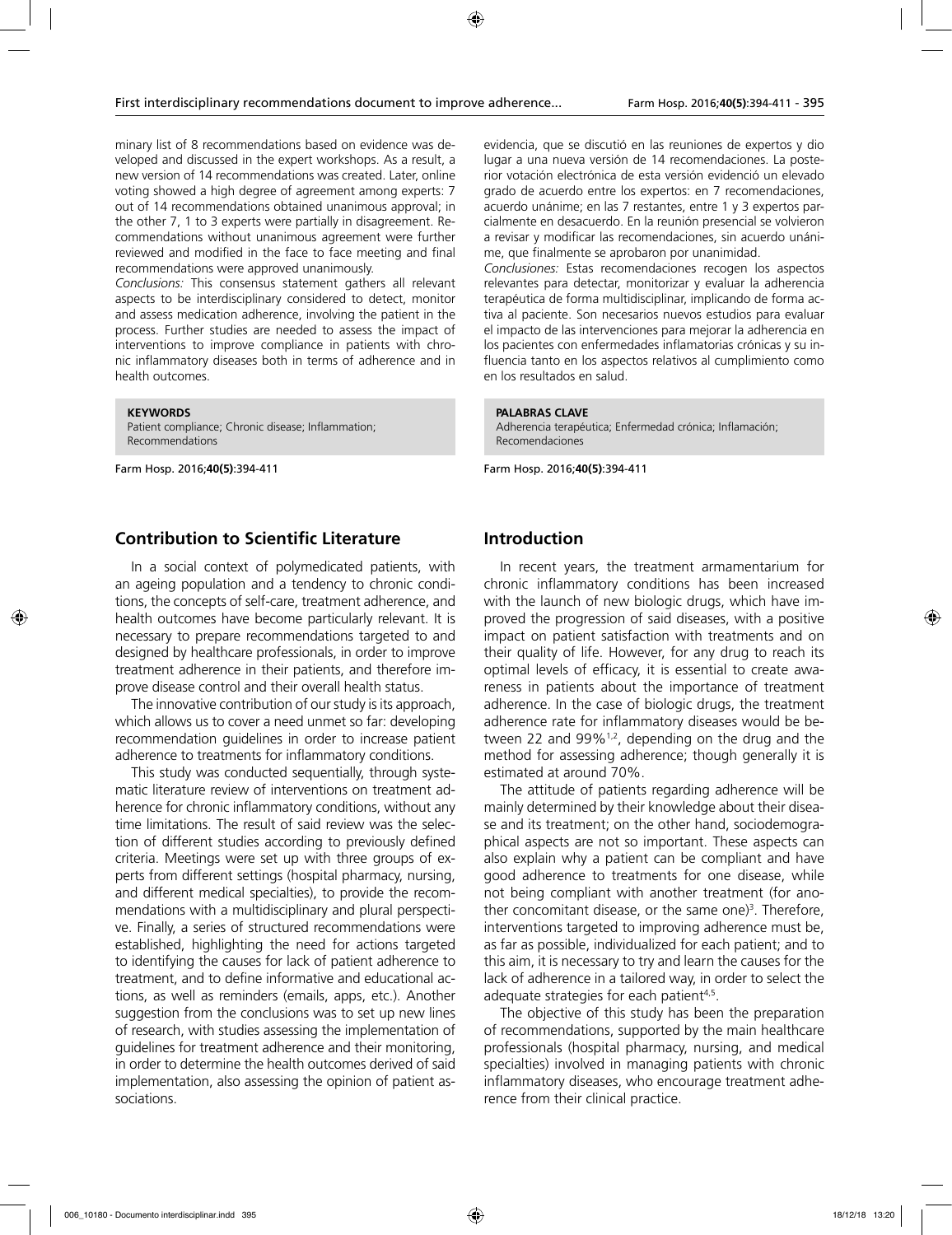# **Material and methods**

A sequential methodology in four stages was followed for the development of these recommendations.

#### **Systematic review of evidence**

**Table 1.** *Search Strategy (24/04/2013)*

Firstly, a systematic review was conducted of the interventions for improving treatment adherence in inflammatory conditions, which was used as the basis for preparing the initial recommendations. The search was started on March,  $24<sup>th</sup>$ , 2013, without any time limitations, in the following databases: EBM Reviews, Cochrane Database of Systematic Reviews (2005 to March 2013), Embase (1988 to 2013, week 16) and MedLine through the OVID platform (1946 until the current day). The search strategy in order to identify all relevant studies included terms associated with the conditions studied, adherence and persistence, and was limited to studies published in English and Spanish (Table 1). Studies were considered eligible if: (i) they included patients with a confirmed diagnosis of an inflammatory condition (Rheumatoid Arthritis, Polyarticular Juvenile Idiopathic Arthritis, Axial Spondyloarthritis, Ankylosing Spondylitis, Psoriatic Arthritis, Psoriasis, Crohn's Disease, and Ulcerative Colitis) under drug treatment; (ii) there was an assessment of any intervention or method used for improving drug treatment adherence; and (iii) they presented a comparative or non-comparative experimental design, including observational studies or systematic reviews. The following were excluded: non-systematic

bibliographic reviews, editorials and opinion articles, as well as presentations to congresses. Two independent reviewers selected the studies according to previously defined criteria, in two structured stages of reading the title and abstract (1) and the complete text (2). Discrepancies were sorted out by consensus.

The relevant data from the studies selected were extracted in evidence tables, where interventions for improving treatment adherence were classified, according to their nature, into informative (targeted to promote higher knowledge and awareness among patients about their condition and treatment), educational/behavioural (developed to influence and modify patient behaviour, through reminders for taking their medication, or rewarding the desired behaviour), or mixed (including both types of interventions previously mentioned)6 . Finally, preliminary recommendations were prepared, based on evidence and classified according to the recommendations by the *Oxford Centre for Evidence-Based Medicine* (Randomized Clinical Trials (RCTs), Cohort Studies (CS) and CT systematic reviews: levels 2a-2c; Case-Control Studies (CCS) and CCS systematic reviews: level 3a-3b; Series of cases: Level 4; Expert opinion: Level 5)7 , and these were subsequently presented to the experts involved.

### **Expert Group Meeting**

During June, 2013, the contents of the initial recommendations were discussed in 3 sequential meetings, following a methodology of nominal groups with the

| #              | Search                                                                                                                                                                                        | <b>Results</b> |
|----------------|-----------------------------------------------------------------------------------------------------------------------------------------------------------------------------------------------|----------------|
|                | (crohn or crohn's or crohn's disease).mp.                                                                                                                                                     | 87,506         |
| 2              | (Colitis, Ulcerative or ulcerative colitis).mp                                                                                                                                                | 69,871         |
| 3              | psoriasis.mp.                                                                                                                                                                                 | 69,170         |
| $\overline{4}$ | (Arthritis, Psoriatic or psoriatic arthritis).mp.                                                                                                                                             | 14,780         |
| 5              | (Arthritis, Rheumatoid or rheumatoid arthritis).mp                                                                                                                                            | 210,387        |
| 6              | (Arthritis, Juvenile Rheumatoid or Juvenile Idiopathic Arthritis).mp                                                                                                                          | 12,798         |
| 7              | (Spondylarthritis or Spinal Arthritis).mp                                                                                                                                                     | 2,748          |
| 8              | (Spondylitis, Ankylosing or Rheumatoid Spondylitis).mp                                                                                                                                        | 11,428         |
| 9              | 1 or 2 or 3 or 4 or 5 or 6 or 7 or 8                                                                                                                                                          | 407,773        |
| 10             | (medication adherence or patient adherence).mp.                                                                                                                                               | 144,647        |
| 11             | (medication or medicine or medicines or medical or therapy or therapie or drug or drugs).mp.                                                                                                  | 11,459.187     |
| 12             | (complian\$ or non-complian\$ or non complian\$ or noncomplian\$ or adher\$ or non-adher\$ or<br>non adher\$ or nonadher\$ or persist\$ or non-persist\$ or non persist\$ or nonpersist\$).mp | 1,143.276      |
| 13             | 10 or (11 and 12)                                                                                                                                                                             | 517,591        |
| 14             | (intervention $\sqrt{ }$ or program $\sqrt{ }$ ) mp                                                                                                                                           | 2,355.300      |
| 15             | 9 and 13 and 14                                                                                                                                                                               | 1,428          |
| 16             | limit 15 to (english or spanish)[Limit not valid in CDSR; records were retained]                                                                                                              | 1,371          |
| 17             | remove duplicates from 16                                                                                                                                                                     | 1,104          |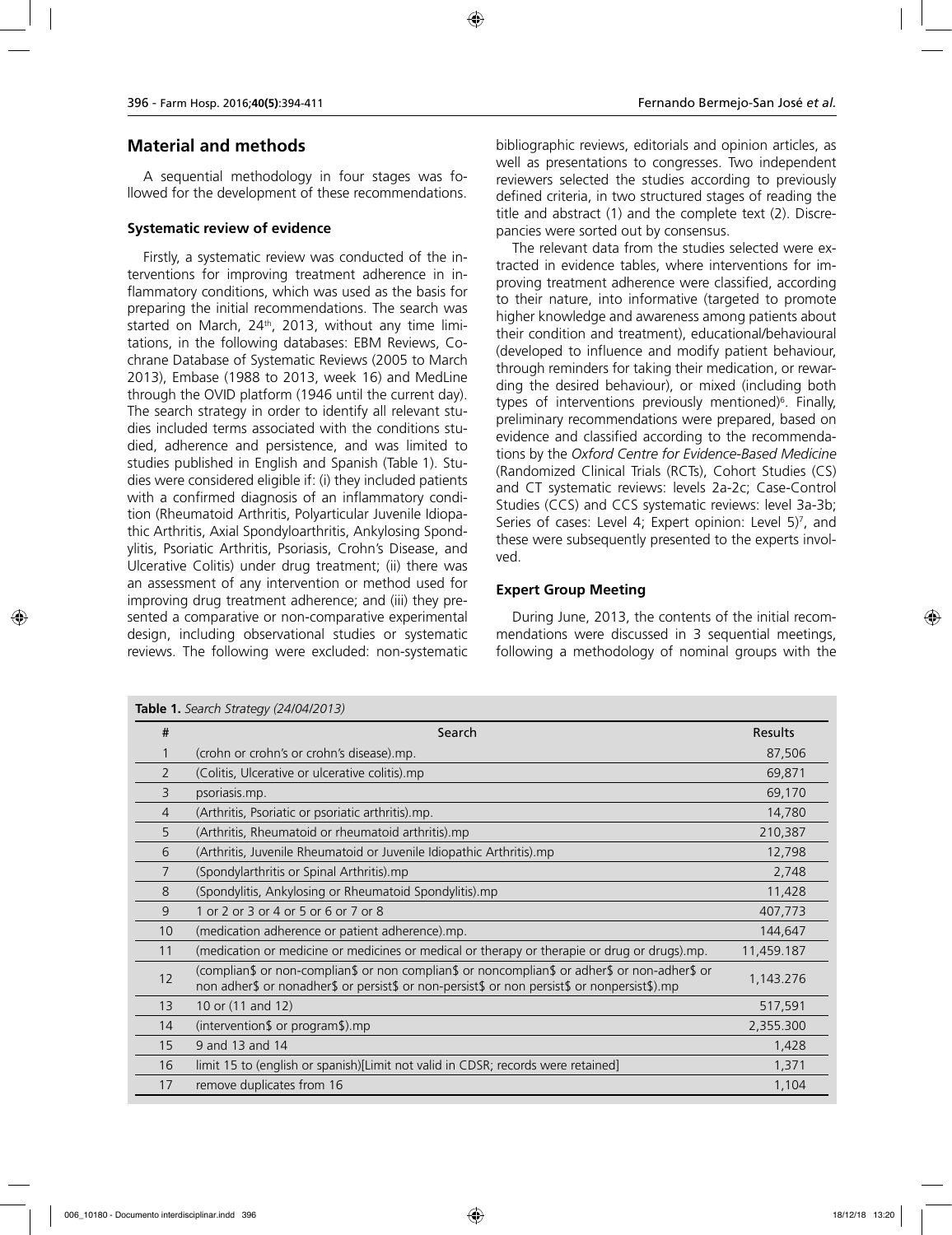different expert groups: hospital pharmacy, nursing, and medical specialties (Rheumatology, Gastroenterology, and Dermatology). Experts were selected according to their professional experience regarding treatment of patients diagnosed with chronic inflammatory conditions, and their previous experience in terms of initiatives for improving treatment adherence. The meetings included 12 Hospital Pharmacists, 7 nurses, and 11 physicians (5 Rheumatologists, 3 Gastroenterologists, and 3 Dermatologists). The evidence outcomes were presented in each meeting, and the main points of interest were discussed, as well as the preliminary recommendations. Based on the comments and suggestions by each expert group, a second version of the recommendations was prepared.

# **Electronic vote of recommendations**

The second version of recommendations was submitted to one single individual vote through an electronic survey with a 5-item Likert Scale (from "Complete agreement" to "Complete disagreement"), in order to assess the level of agreement with each recommendation. Those experts who showed a certain degree of disagreement with any of the recommendations were asked to provide comments for improving and accepting the wording.

# **Final Meeting for Recommendations**

On September, 2013, the final meeting was held in order to establish the recommendations, with the participation of all experts. The outcomes of the electronic survey were presented, and those recommendations without unanimous agreement were discussed and modified, while the rest were considered as final recommendations. Those new recommendations created by discussion underwent a final vote within the same meeting, and a final agreement was reached in terms of their final version.

# **Results**

# **Systematic Review results**

A total of 1,115 single quotes were identified based on the search strategy (Fig. 1), while 84 articles were considered potentially relevant based on the review of title and abstract. The complete text of these articles was then reviewed. After applying the eligibility criteria, 30 articles were selected which, after review, were classified as publications assessing: informative interventions  $(n=7)$ , educational or behavioural interventions ( $n=2$ ) or mixed interventions ( $n=17$ , belonging to 15 studies). Four (4) systematic reviews of evidence were also included.

# **Preparation of Recommendations**

Literature review resulted in an initial list of 8 recommendations based on evidence, which was discussed and modified at each of the three expert meetings, thus reaching a preliminary list of recommendations with an Expert Level of Evidence in the majority of cases. This preliminary list of recommendations was distributed into 7 blocks that describe the process of assessment for treatment adherence: the importance of adherence, communication with patients, patient stratification according to their risk of non-adherence, estimating/assessing/monitoring adherence, interdisciplinary approach of the intervention, individualization, and strategies in order to improve adherence. The individual voting through electronic questionnaire showed a very high level of agreement among experts. From the 14 recommendations submitted to vote, the experts showed a unanimous level of agreement for 7, and for the remaining 7, only 1 to 3 experts declared to be partially in disagreement. The latter were reviewed, modified, and a consensus was reached in the final meeting, with a unanimous vote (Table 2). Each one of the 14 final recommendations are detailed below, divided into blocks, as well as their justification according to the level of evidence for each one:

# **Block 1: The importance of Adherence**

# *Recomendation 1.1*

*To promote and generate lines of research in order to determine the relationship between the level of treatment adherence and health outcomes. Level of evidence: 5.*

# **Block 2: Communication with Patients**

# *Recommendation 2.1*

*To promote the development of communication abilities in healthcare professionals in order to encourage a fluent and honest communication with patients based on mutual trust.*

*Level of evidence: 2a*

*Comments to the recommendation:* A systematic review by Pasma et al.<sup>8</sup> about the factors associated with treatment adherence in patients with Rheumatoid Arthritis identified that a good communication between healthcare professional and patient is required in order to convince the patient of the importance of treatment.

# *Recommendation 2.2*

*In order to achieve higher treatment adherence and, consequently, better health outcomes, the following are necessary:*

- *Early and continuous information and education for patients about the disease.*
- *Acceptance of their disease by patients.*
- *Patient commitment with the agreed-upon treatment strategy.*

*Level of evidence: 1a*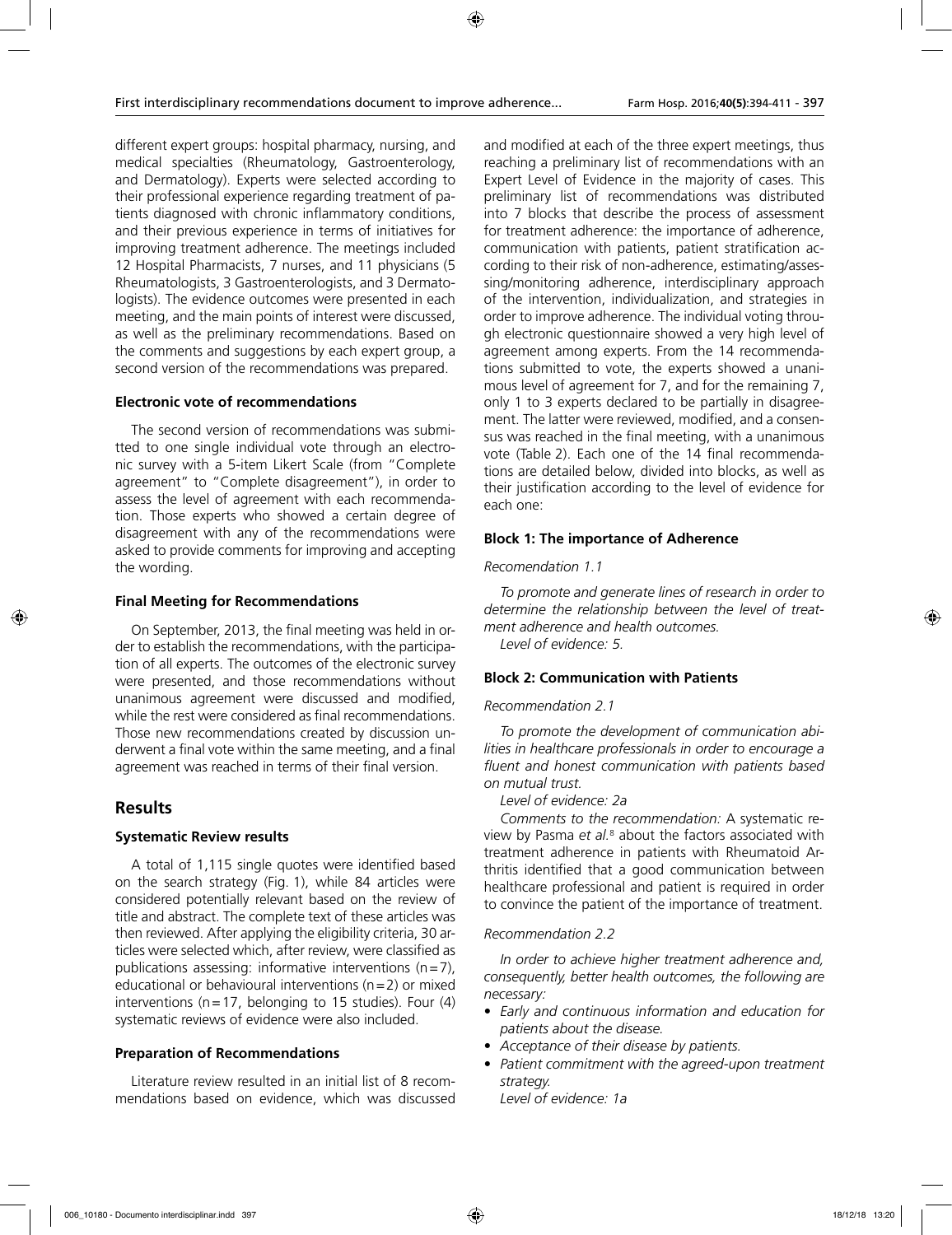

**Figure 1.** *PRISMA Diagram of Systematic Review.*

*Comments to the recommendation:* Joosten *et al.*<sup>9</sup> studied the evidence of efficacy in shared decision making in terms of health outcomes. The authors reviewed 11 relevant publications about different conditions, and reached the conclusion that the process of shared decision making can be a good method in order to achieve patient commitment, particularly in chronic conditions. However, they identified the need for further studies in order to assess its efficacy. Likewise, the most recent recommendations by EULAR (European League Against Rheumatism) for management of Rheumatoid Arthritis with Disease Modifying Drugs<sup>10</sup> have also included as one of its essential principles the concept of treatment as a shared decision between patient and Rheumatologist. This principle is based on the discussion of the treatment plan, its objectives, and the reasons for its selection.

*Recommendation 2.3*

*Healthcare professionals must advice patients about reliable information sources regarding their disease and treatment, adapted to their information needs (for example, web-pages of patient associations or scientific societies). Level of evidence: 5*.

### **Block 3: Patient Stratification according to their Risk of Non-Adherence**

#### *Recommendation 3.1*

*For the patient stratification process, the following must be taken into account:*

• *Aspects associated with the knowledge and acceptance of patients of their disease, their sociocultural*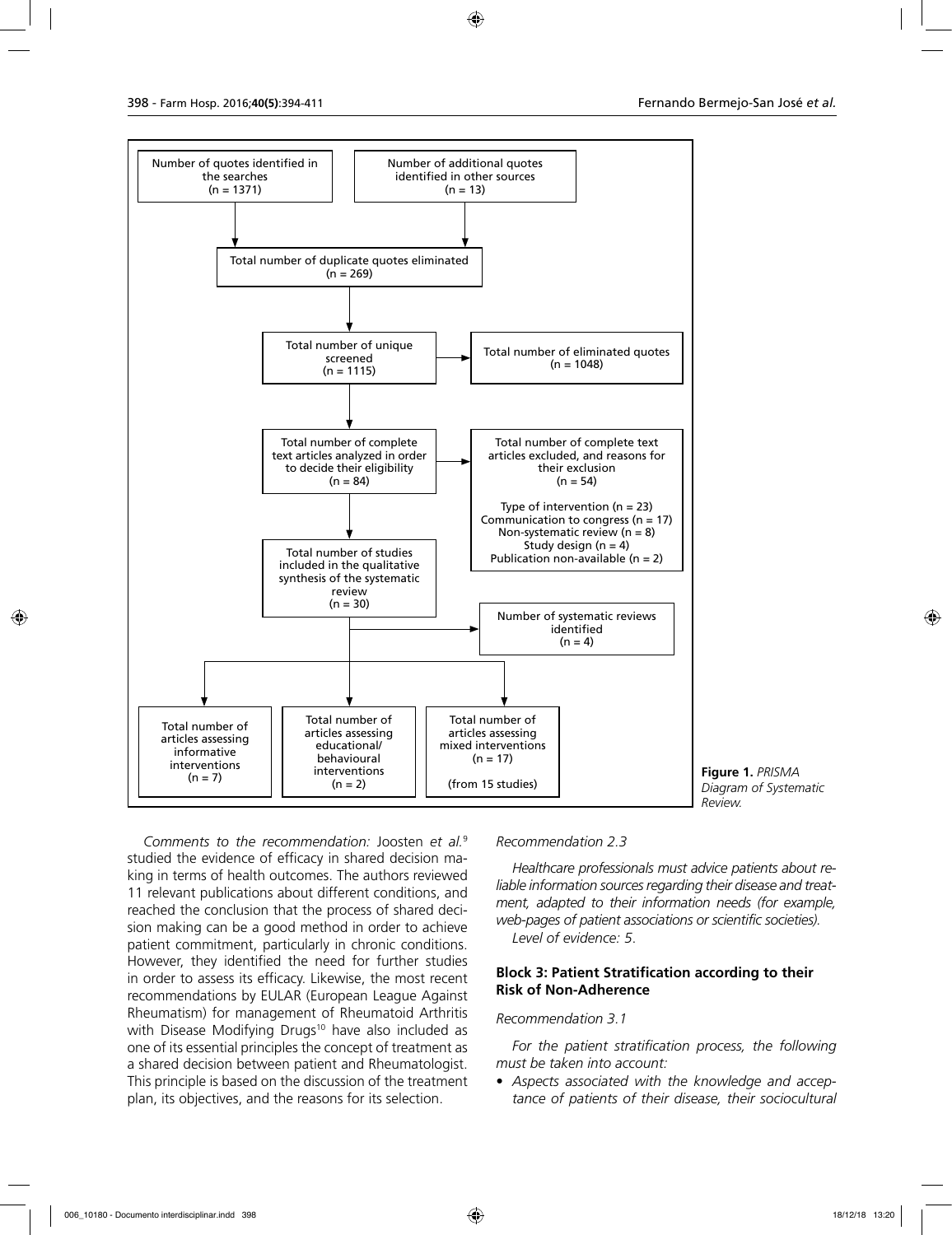| Table 2. Summary of Recommendations with Degree of Agreement for each Recommendation                                                                                                                                                                                                                                                                                                                                                                                                                                             |                             |                                                  |
|----------------------------------------------------------------------------------------------------------------------------------------------------------------------------------------------------------------------------------------------------------------------------------------------------------------------------------------------------------------------------------------------------------------------------------------------------------------------------------------------------------------------------------|-----------------------------|--------------------------------------------------|
|                                                                                                                                                                                                                                                                                                                                                                                                                                                                                                                                  | Initial<br>(% )<br>$(n=30)$ | Final<br>Agreement Agreement<br>(% )<br>$(n=26)$ |
| <b>Block 1: The Importance of Adherence</b>                                                                                                                                                                                                                                                                                                                                                                                                                                                                                      |                             |                                                  |
| Recommendation 1.1 To promote and generate lines of research in order to determine the<br>relationship between the level of treatment adherence and health outcomes.                                                                                                                                                                                                                                                                                                                                                             | 100                         |                                                  |
| <b>Block 2: Communication with Patient</b>                                                                                                                                                                                                                                                                                                                                                                                                                                                                                       |                             |                                                  |
| Recommendation 2.1 To promote the development of communication abilities in healthcare<br>professionals in order to encourage a fluent and honest communication with patients based on<br>mutual trust.                                                                                                                                                                                                                                                                                                                          | 100                         |                                                  |
| Recommendation 2.2 In order to achieve higher treatment adherence and, consequently, better<br>health outcomes, the following are necessary:<br>Early and continuous information and education for patients about the disease.<br>Acceptance of their disease by patients.<br>Patient commitment with the agreed-upon treatment strategy.                                                                                                                                                                                        | 91                          | 100                                              |
| Recommendation 2.3 Healthcare professionals must advice patients about reliable information<br>sources regarding their disease and treatment, adapted to their information needs (for example,<br>web-pages of patient associations or scientific societies).                                                                                                                                                                                                                                                                    | 97                          | 100                                              |
| Block 3: Patient Stratification according to their Risk of Lack of Adherence                                                                                                                                                                                                                                                                                                                                                                                                                                                     |                             |                                                  |
| Recommendation 3.1 For the patient stratification process, the following must be taken into<br>account:<br>Aspects associated with the knowledge and acceptance of patients of their disease, their<br>sociocultural and economic setting, their expectations, fear of adverse effects, their comorbidities,<br>physical difficulties for administration, etc.<br>Potential barriers for treatment adherence: treatment complexity, treatment tolerability, easy access<br>to health professionals, etc.                         | 97                          | 100                                              |
| <b>Block 4: Estimating / Assessing / Monitoring Adherence</b>                                                                                                                                                                                                                                                                                                                                                                                                                                                                    |                             |                                                  |
| Recommendation 4.1 To estimate and analyze adherence periodically is a key aspect in the<br>management of patients with chronic diseases, and essential for making informed decisions about<br>patient treatment.                                                                                                                                                                                                                                                                                                                | 97                          | 100                                              |
| Recommendation 4.2 Tools for assessing adherence must be simple, in order to encourage their<br>use in daily clinical practice, and they should be preferably validated in the population of interest<br>(Table 3).<br>It is advisable to use simultaneously at least two tools for assessing adherence, adapted to the daily<br>practice of each healthcare professional.                                                                                                                                                       | 94                          | 100                                              |
| <b>Block 5: Interdisciplinary Approach of the Intervention</b>                                                                                                                                                                                                                                                                                                                                                                                                                                                                   |                             |                                                  |
| Recommendation 5.1 Adherence must be approached by consensus and in an interdisciplinary<br>manner by all agents (healthcare professionals, patients, caregivers and relatives, and managers)<br>involved in comprehensive patient care; it would be advisable to encourage dialogue forums<br>between them.                                                                                                                                                                                                                     | 97                          | 100                                              |
| Recommendation 5.2 Healthcare professionals involved in patient care should share direct<br>technologies for information and communication in the clinical record setting, to allow a better<br>coordination.                                                                                                                                                                                                                                                                                                                    | 100                         |                                                  |
| <b>Block 6: Individualization</b>                                                                                                                                                                                                                                                                                                                                                                                                                                                                                                |                             |                                                  |
| Recommendation 6.1 For each patient, it is recommended to assess the factors predicting<br>treatment adherence before and after treatment. It is recommended that these interventions should<br>be individualized, because:<br>There is no unique intervention that can be recommended to all patients.<br>Risk factors differ according to patient characteristics, type of disease, and treatment.<br>The needs and beliefs of each patient are varied, regarding their disease, its treatment, and<br>potential side effects. | 100                         |                                                  |
| <b>Block 7: Strategies</b>                                                                                                                                                                                                                                                                                                                                                                                                                                                                                                       |                             |                                                  |
| Recommendation 7.1 Interventions targeted to improving treatment adherence, adapted to the<br>individual needs of patients, and approved by consensus by the interdisciplinary teams, should<br>include standard informative aspects, educational / behavioural aspects, or a combination of both.                                                                                                                                                                                                                               | 100                         |                                                  |
| Recommendation 7.2 In paediatric patients, programs for improving treatment adherence should<br>include the active participation of their relatives or carers.                                                                                                                                                                                                                                                                                                                                                                   | 100                         |                                                  |
| Recommendation 7.3 For dependent patients or those who require assistance by a carer or<br>relative, the intervention programs for improving adherence must include the active participation by<br>their carers or relatives.                                                                                                                                                                                                                                                                                                    | 100                         |                                                  |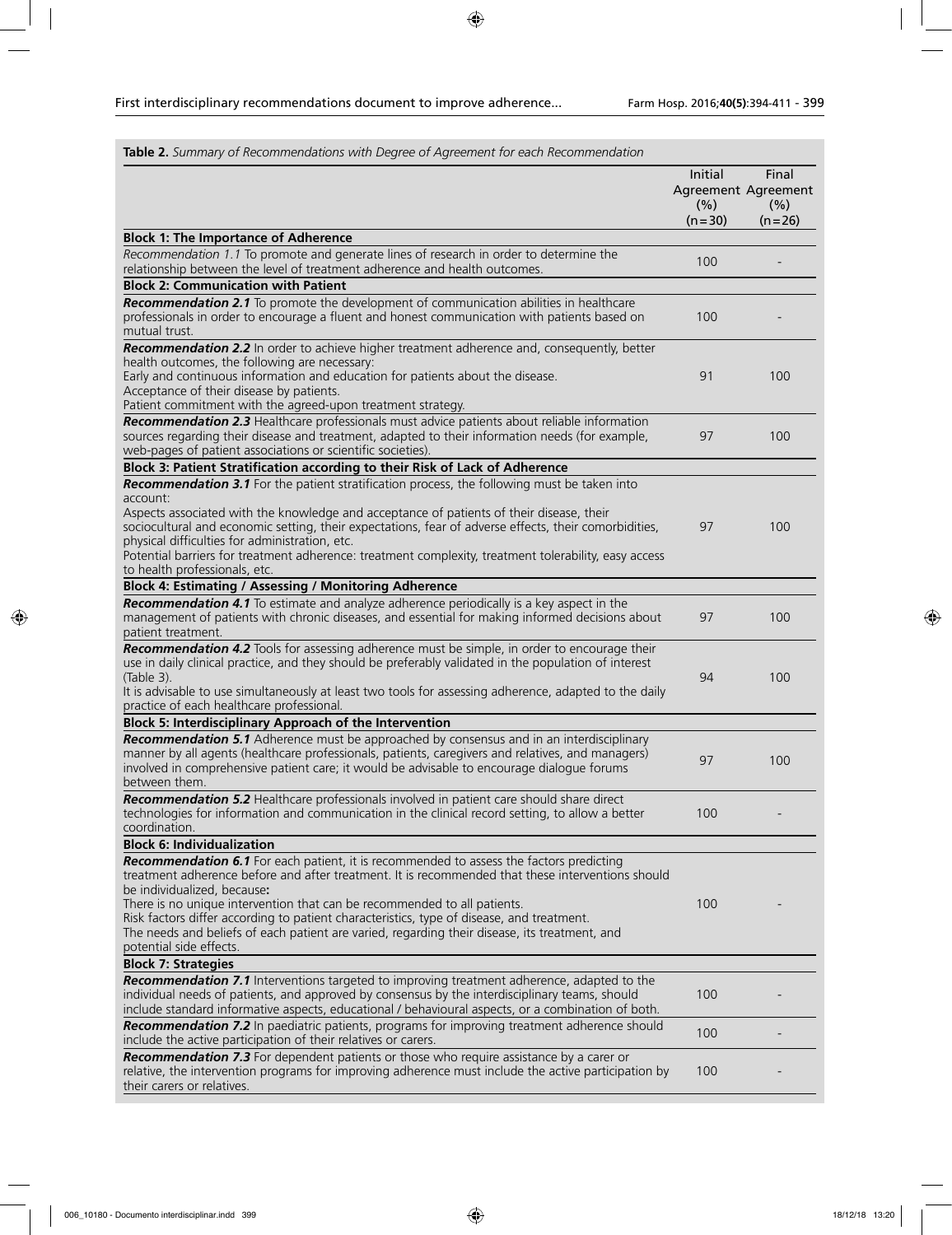*and economic setting, their expectations, fear of adverse effects, their comorbidities, physical difficulties for administration, etc.*

• *Potential barriers for treatment adherence: treatment complexity, treatment tolerability, easy access to health professionals, etc.*

*Level of evidence: 2b.*

*Comments to the recommendation:* Patient stratification according to their risk of non-adherence has been identified as an increasing need in order to personalize the strategies for improving adherence. Even though no specific risk pattern has been identified for non-adherent patients, some tools have been developed<sup>11</sup>, which have been used in prospective studies with positive results<sup>12</sup>.

## **Block 4: Estimating / Assessing / Monitoring Adherence**

#### *Recommendation 4.1*

*To estimate and analyze adherence periodically is a key aspect in the management of patients with chronic diseases, and essential for making informed decisions about patient treatment.*

*Level of evidence: 5.*

#### *Recommendation 4.2*

*Tools for assessing adherence must be simple, in order to encourage their use in daily clinical practice, and they should be preferably validated in the population of interest (Table 3). It is advisable to use simultaneously at least two tools for assessing adherence, adapted to the daily practice of each healthcare professional.*

*Level of evidence: 5*.

## **Block 5: Interdisciplinary Approach of the Intervention**

#### *Recommendation 5.1*

*Adherence must be approached by consensus and in an interdisciplinary manner by all agents (healthcare professionals, patients, caregivers and relatives, and mana-*

| <b>Table 3.</b> The most usual methods for estimating<br>treatment adherence |
|------------------------------------------------------------------------------|
| <b>Direct Methods</b>                                                        |
| Pharmacological Marker                                                       |
| Indirect Methods                                                             |
| Patient-reported adherence ("ad hoc" question/s)                             |
| Pharmacy Dispensing Record                                                   |
| Medication count                                                             |
| Electronic monitors for medication control                                   |
| Morisky-Green / other questionnaires                                         |
| Patient diary                                                                |

*gers) involved in comprehensive patient care; it would be advisable to encourage dialogue forums between them. Level of evidence: 5.*

### *Recommendation 5.2*

*Healthcare professionals involved in patient care should share direct technologies for information and communication in the clinical record setting, to allow a better coordination.*

*Level of evidence: 5.*

### **Block 6: Individualization**

### *Recommendation 6.1*

*For each patient, it is recommended to assess the factors predicting treatment adherence before and after treatment. It is recommended that these interventions should be individualized, because:*

- *There is no unique intervention that can be recommended to all patients.*
- *Risk factors differ according to patient characteristics, type of disease, and treatment.*
- *The needs and beliefs of each patient are varied, regarding their disease, its treatment, and potential side effects.*

*Level of evidence: 5*.

## **Block 7: Strategies**

### *Recommendation 7.1*

*Interventions targeted to improving treatment adherence, adapted to the individual needs of patients, and approved by consensus by the interdisciplinary teams, should include standard informative aspects, educational / behavioural aspects, or a combination of both. Level of evidence: 5*.

### *Recommendation 7.2*

*In paediatric patients, programs for improving treatment adherence should include the active participation of their relatives or carers.*

*Level of evidence: 1b*

*Comments to the recommendation:* Carers or relatives will usually play an active role in the studies of interventions for treatment adherence in paediatric patients. Those studies identified in the process of systematic review that included paediatric population involved carers or relatives in all cases, as active participants of the strategy $13,14$ .

### *Recommendation 7.3*

*For dependent patients, or those who require assistance by a carer or relative, the intervention programs for improving adherence must include the active participation by their carers or relatives.*

*Level of evidence: 5*.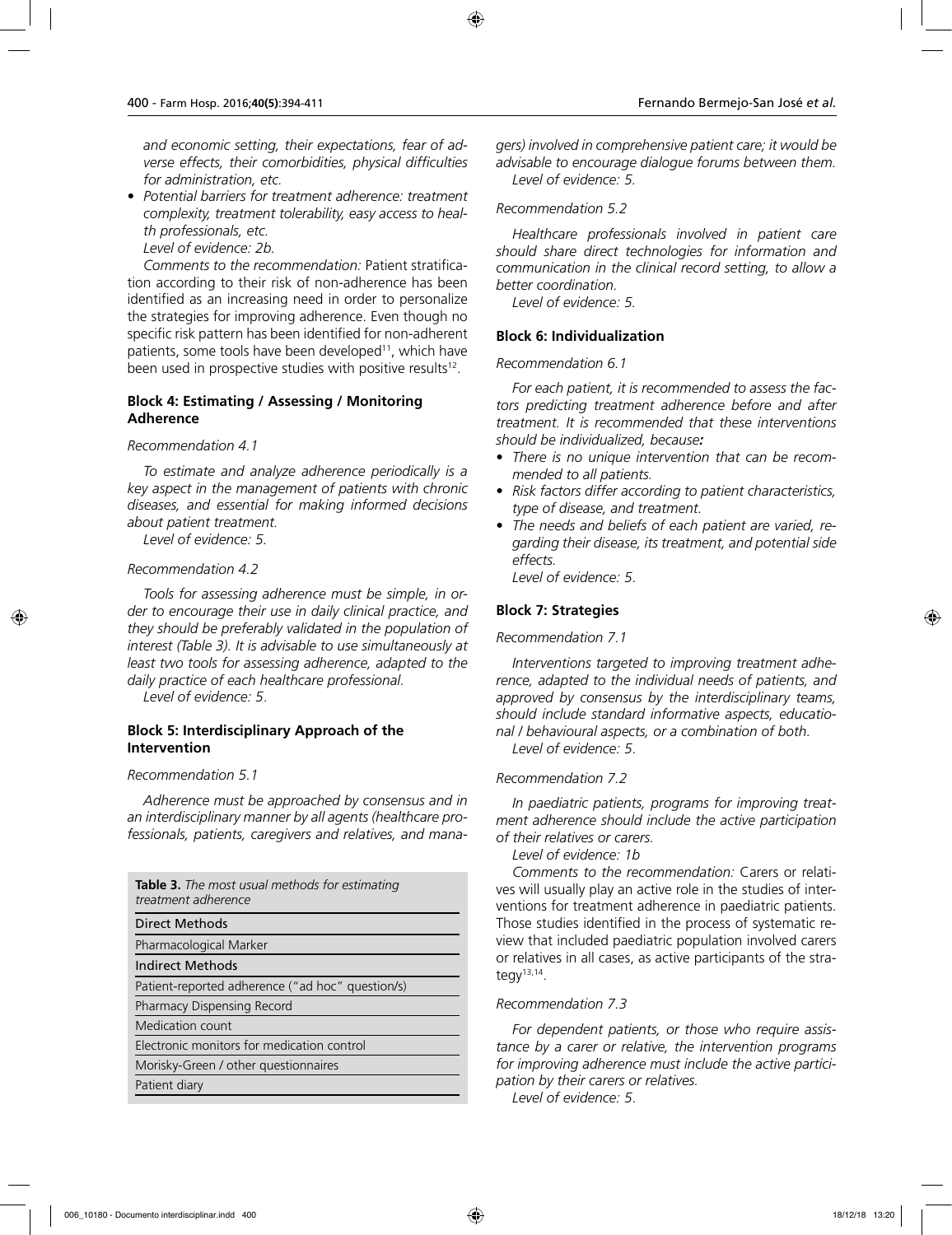#### *Recommendation 7.4*

*It is recommended to use comprehensive strategies sustained over time between the healthcare professional and the patient, targeted to encourage treatment adherence. These should include, for example (Table 4):*

- *Oral, written and/or electronic channels of information.*
- *Adaptation of the treatment strategy.*
- *Tools as reminders for administration as well as for collecting medication.*

*Level of evidence: 1b*

*Comments to recommendation:* In the process of evidence systematic review, different articles were identified that assessed the use of various interventions for improving treatment adherence in patients with systemic inflammatory diseases<sup>15,16,17,18</sup>. To develop this Recommendation, those interventions that had proven efficacy for improving adherence were included, as well as other potential strategies suggested by experts and agreed upon during the consensus process.

# **Discussion**

The objective of these recommendations is to create awareness among all healthcare professionals involved in managing patients diagnosed with systemic inflammatory conditions about the importance of treatment adherence, how to communicate with patients, how to detect and assess patient adherence, and which strategies could be applied in order to improve adherence. This is the first multidisciplinary document of recommendations prepared in Spain for this area.

Regarding the methodology used in the development of recommendations, standard processes have been

| <b>Table 4.</b> Types of strategies and interventions for<br><i>improving adherence</i>                        |
|----------------------------------------------------------------------------------------------------------------|
| Channels                                                                                                       |
| Individualized family-based sessions.                                                                          |
| Informative leaflets / brochures about the disease and its<br>management.                                      |
| Semi-structured motivational interviews, either personal or<br>over the phone, by the healthcare professional. |
| Use of web tools in the telemedicine setting.                                                                  |
| Apps for mobile phones.                                                                                        |
| Adaptation of the therapeutic strategy                                                                         |
| Dosing simplification, as far as possible.                                                                     |
| Reminders                                                                                                      |
| Pillboxes.                                                                                                     |
| Mobile alarms as reminders for taking the medication.                                                          |
| Individualized telematic messages (SMS) as reminders for<br>taking the medication.                             |
| Medication calendars or diaries.                                                                               |
|                                                                                                                |

taken into account, such as a systematic literature review, as well as more qualitative aspects, such as the dynamics of recommendations conducted in each one of the meetings with healthcare professionals. A structured survey has also been used, as the most adequate tool for the final quantification of the degree of agreement with each one of the recommendations, so that all participants had the same level of representation in the final recommendations. All this leads to a robust process of preparation of recommendations, at a methodological level, due to the combination of different strategies.

On the other hand, if we review the different consensus or recommendations published so far in Spain, the majority have focused on HIV infection<sup>19</sup> and psychiatric conditions20,21,22. The GESIDA/SEFH/PNS multidisciplinary consensus on adherence in HIV infection shares some of the recommendations collected in our study. Particularly, these show the importance of assessing the factors of risk for non-adherence, the need of a multidisciplinary approach to address adherence, the need to assess it through different methods, the importance of communication between the healthcare professional and the patient, and the need to individualize those interventions targeted to improve treatment adherence<sup>19</sup>. The GESIDA recommendations have been recently used to assess the perspective of the different healthcare professionals involved (hospital pharmacists, physicians and nurses) regarding the support measures for treatment adherence; differences in their perspectives have been observed, based on lack of time and training $23$ . In the Psychiatry area, consensus has focused on schizophrenia and major depression. In the case of schizophrenia, 2 unidisciplinary consensuses have been developed by Psychiatrists<sup>20</sup> and nurses<sup>21</sup>, with different perspectives, because the former is mostly focused on improving adherence through psycho-educational strategies targeted to increasing patient awareness of their condition, and the latter on improving strategies to be implemented in daily practice. The consensus on major depression also stresses that knowledge about the disease and the importance of receiving drug treatment in order to improve the disease symptoms are the essential aspects in order to improve treatment adherence<sup>22</sup>.

Also regarding chronic conditions, different regional and national agencies have driven initiatives and policies for the improvement of treatment adherence<sup>24,25</sup>. In the European setting, a consensus document for improving treatment adherence has been recently published<sup>26</sup>, developed through the Delphi methodology, with a panel of 50 experts from 14 countries representing organizations of patients, carers, health providers and professionals, politicians, academicians, and industry representatives. Twenty-five (25) potential solutions were prioritized for improving adherence, primarily an improvement in education and information for patients, patient involvement in drug therapy decisions taking into account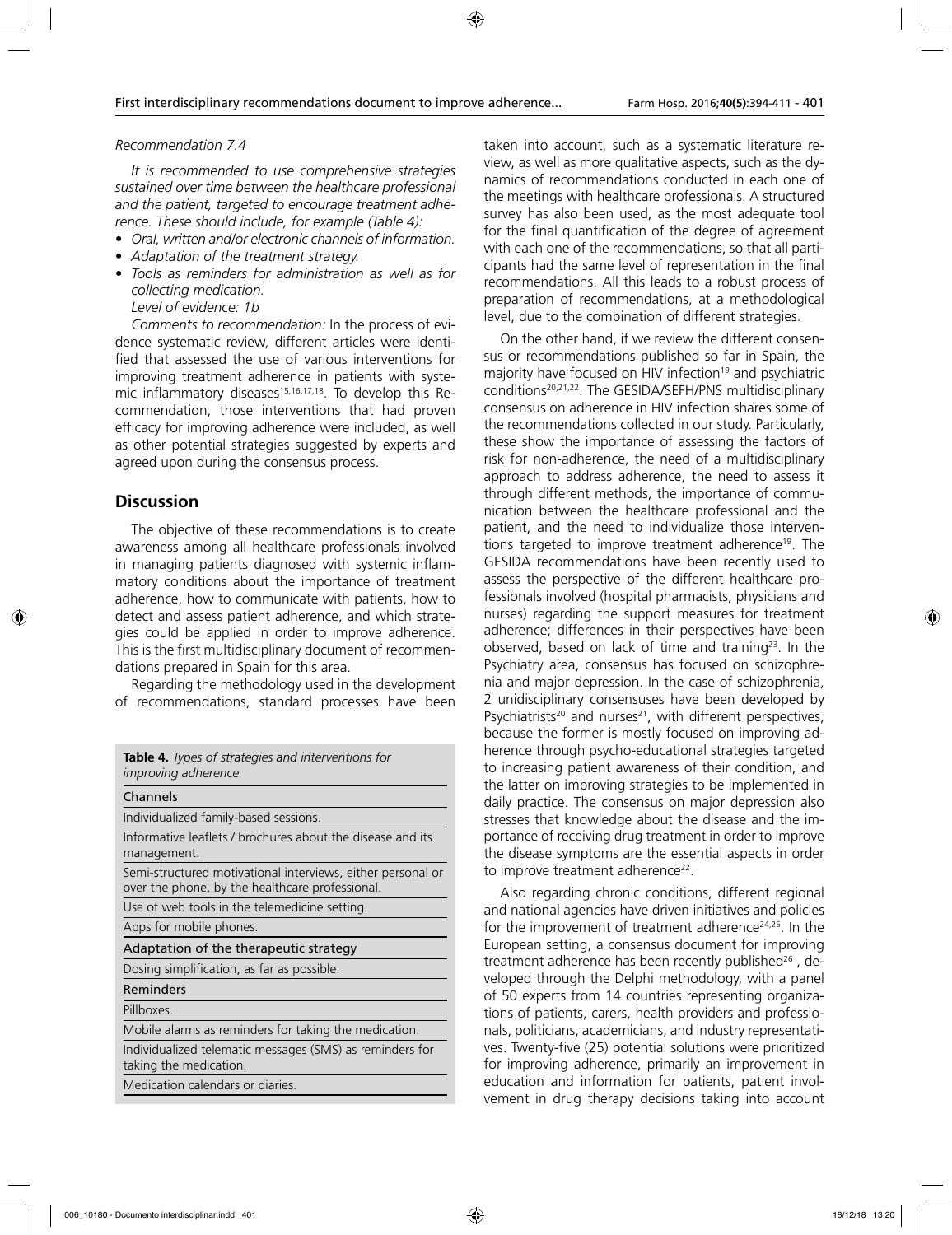their preferences, and a higher education and training for healthcare professionals.

Another important aspect to be considered is the impact of non-adherence in health outcomes. The impact of lack of adherence has been widely studied in conditions such as HIV infection<sup>27</sup>, psychiatric disorders<sup>28</sup>, or cardiovascular conditions<sup>29</sup>, demonstrating the association between the lack of adherence in a generic way with a higher mortality rate4 . However, this impact has not been so widely explored in systemic inflammatory conditions.

This is a dynamic document that is open to review, in order to incorporate any new recommendations based on the outcomes of new studies assessing strategies targeted to improving therapeutic adherence in these patients, and showing improvements in health outcomes. Among many discussions and debates generated during the meetings of the expert panel, one need stood out: to generate new evidence through pilot studies or other type of observational studies to assess the impact of interventions for improving adherence in patients with inflammatory diseases, and the optimal frequency for this assessment from the point of health outcomes, and always from the multidisciplinary perspective of healthcare professionals involved in the process.

In the conditions studied, there is a variation in the type of population affected, and their course and prognosis; this could represent a limitation for their joint analysis. However, these are chronic clinical entities that share common characteristics, and have a high impact on the quality of life of patients; therefore, an overall document can allow the healthcare professional to apply the recommendations which are more adequate for each case.

On of the main limitations of this document is the lack of involvement by patient associations in these recommendations. As previously discussed, the point of view of patients is essential in order to approach adherence from a comprehensive perspective. However, this group has not been involved in the development of this first document.

New studies are required in the setting of daily clinical practice, to generate evidence regarding the impact of interventions on improving adherence in patients with inflammatory diseases and their association with health outcomes. However, this article collects all aspects to be taken into account in order to detect, monitor and assess therapeutic adherence in a multidisciplinary manner, actively involving the patient in this process, and allowing all healthcare professionals in Spain to consult and use it at any time.

# **Conflict of Interests**

Fernando Bermejo hereby declares that he has received grants for research, and has worked as a lecturer and advisor for MSD and Abbvie.

Miquel Ribera hereby declares that he has received grants and payments for research, advisory activities and training from the following companies: Abbvie, Almirall, Janssen, Leo Pharma, MSD, Novartis and Pfizer

# **Bibliography**

- 1. Thorneloe RJ, Bundy C, Griffiths CE, Ashcroft DM, Cordingley L. Adherence to medication in patients with psoriasis: a systematic literature review. Br J Dermatol. 2013;168:20-31.
- 2. Lopez A, Billioud V, Peyrin-Biroulet C, Peyrin-Biroulet L. Adherence to Anti-TNF Therapy in Inflammatory Bowel Diseases: A Systematic Review. Inflamm Bowel Dis. 2013;19:1528-33.
- 3. McHorney CA, Victor Spain C, Alexander CM, Simmons J. Validity of the Adherence Estimator in the Prediction of 9-Month Persistence with medications prescribed for chronic diseases: A prospective analysis of Data from pharmacy claims. Clin Ther. 2009;31:2584- 607.
- 4. Hugtenburg JG, Timmers L, Elders PJ, Vervloet M, van Dijk L. Definitions, variants, and causes of nonadherence with medication: a challenge for tailored interventions. Patient Prefer Adherence. 2013 ;7:675-82.
- 5. Medicines adherence: involving patients in decisions about prescribed medicines and supporting adherence. National Collaborating Centre for Primary Care (UK). Royal College of General Practitioners (UK); 2009 Jan.
- 6. Kripalani S, Yao X, Haynes RB. Interventions to enhance medication adherence in chronic medical conditions: a systematic review. Arch Intern Med. 2007;167:540-50.
- 7. Oxford Centre for Evidence-based Medicine Levels of Evidence. Oxford, UK, Marzo 2009 (consultado 12 de diciembre de 2014). Disponible en: http://www.cebm.net/oxford-centre-evidence-based-medicine-levels-evidence-march-2009/
- 8. Pasma A, van't Spijker A, Hazes JM, Busschbach JJ, Luime JJ. Factors associated with adherence to pharmaceutical treatment for rheumatoid arthritis patients: a systematic review. Semin Arthritis Rheum. 2013;43:18-28.
- 9. Joosten EA, DeFuentes-Merillas L, de Weert GH, Sensky T, van der Staak CP, de Jong CA. Systematic review of the effects of shared decision-making on patient satisfaction, treatment adherence and health status. Psychother Psychosom. 2008;77:219-26.
- 10. Smolen JS, Landewé R, Breedveld FC, Dougados M, Emery P, Gaujoux-Viala C *et al.* EULAR recommendations for the management of rheumatoid arthritis with synthetic and biological disease-modifying antirheumatic drugs. Ann Rheum Dis. 2010;69:964-75.
- 11. INTERMED Complexity Assessment Grid (IM CAG version 6). IN-TERMED Foundation. Amsterdam, The Netherlands, 2009 (consultado 10 de octubre de 2013). Disponible en: http://www. intermedfoundation.org/uploads/10/32/103299ff97ac58bcee216085ec23a708/Description-of-IM-CAG-v6-including-interview-and-score-December-2009.pdf
- 12. Stockl KM, Shin JS, Lew HC, Zakharyan A, Harada AS, Solow BK *et al.* Outcomes of a rheumatoid arthritis disease therapy management program focusing on medication adherence. J Manag Care Pharm. 2010;16:593-604.
- 13. Hommel KA, Hente E, Herzer M, Ingerski LM, Denson LA. Telehealth behavioral treatment for medication nonadherence: A pilot and feasibility study. Eur J Gastroenterol Hepatol. 2013 ;25:469-73
- 14. Hommel KA, Hente EA, Odell S, Herzer M, Ingerski LM, Guilfoyle SM *et al.* Evaluation of a group-based behavioral intervention to promote adherence in adolescents with inflammatory bowel disease. Eur J Gastroenterol Hepatol. 2012;24:64-9.
- 15. Balato N, Megna M, Di Costanzo L, Balato A, Ayala F. Educational and motivational support service: A pilot study for mobile-phone-based interventions in patients with psoriasis. Br J Dermatol. 2013;168:201-5.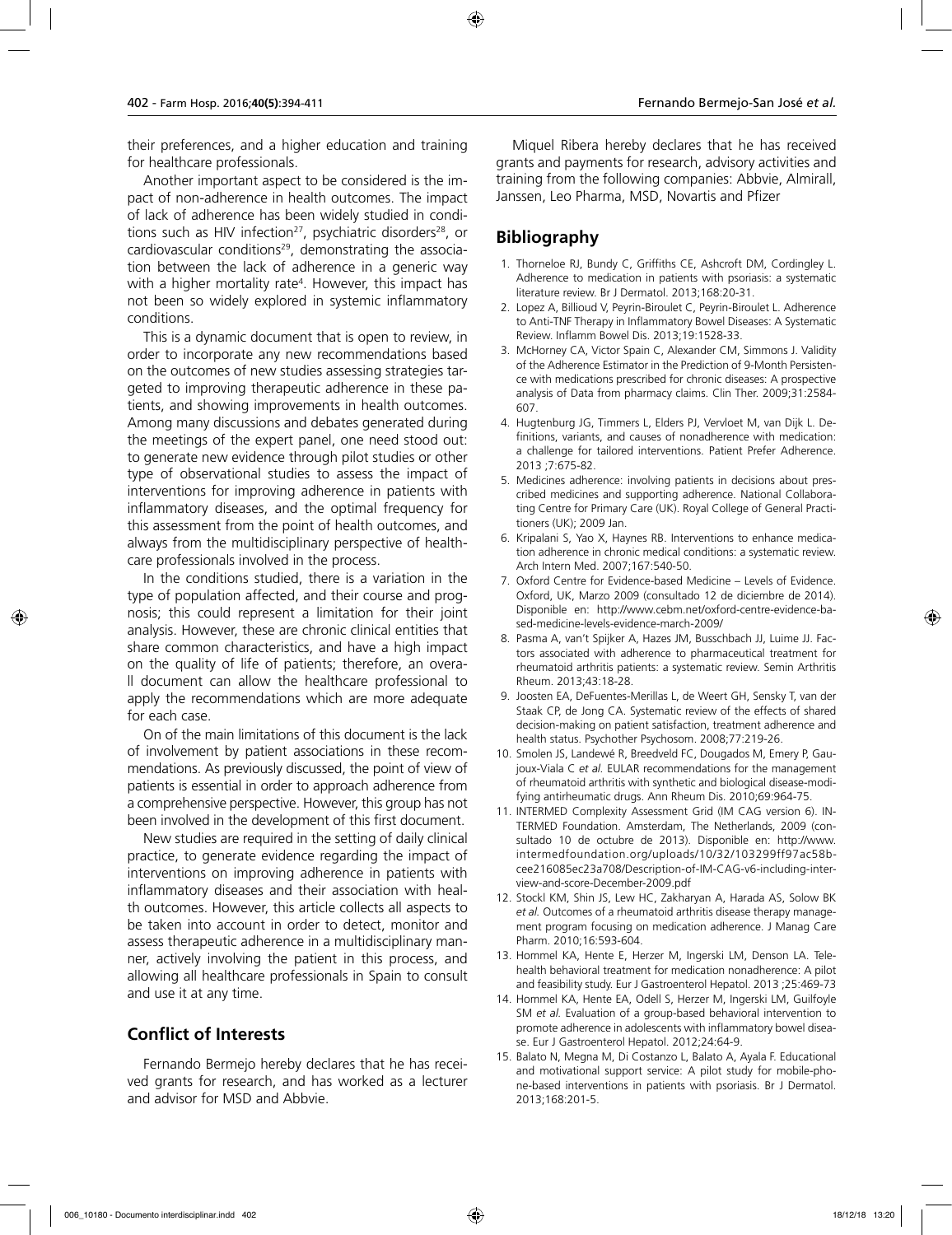- 16. Cook PF, Emiliozzi S, El-Hajj D, McCabe MM. Telephone nurse counseling for medication adherence in ulcerative colitis: A preliminary study. Patient Educ Couns. 2010;81:182-6.
- 17. Elkjaer M, Shuhaibar M, Burisch J, Bailey Y, Scherfig H, Laugesen B, *et al.* E-health empowers patients with Ulcerative Colitis – a randomised controlled trial of the web-guided Constant-care approach. Gut. 2010;59:1652-61.
- 18. Cross RK, Cheevers N, Rustgi A, Langenberg P, Finkelstein J. Randomized, controlled trial of home telemanagement in patients with ulcerative colitis (UC HAT) Inflamm Bowel Dis. 2012;18:1018-25.
- 19. Panel de Expertos de Gesida Recomendaciones GESIDA/SEFH/PNS para mejorar la adherencia al tratamiento antirretroviral [actualizado Junio 2008; consultado 21 octubre 2013]. Disponible en: http://www.gesida-seimc.org/pcientifica/fuentes/DcyRc/Gesida\_ dcyrc2008\_adherenciaTAR.pdf
- 20. Roca M, Cañas F, Olivares J, Rodríguez A, Giner J. Treatment adherence in schizophrenia. Spanish clinical consensus. Actas Esp Psiquiatr. 2007;35(1 Suppl):1-6.
- 21. García I, Granada JM, Leal MI, Sales R. LLuch MT, Fornés J, *et al.* Adherencia al tratamiento en la esquizofrenia: Consenso de enfermería en salud mental. Actas Esp Psiquiatr. 2010;38(Suppl 1):1-45.
- 22. Montejo AL, Menchón JM, Carrasco JL, Franco M, Martín Carrasco M, Moriñigo A. Guía de evaluación y mejora del cumplimiento en el tratamiento a largo plazo del Trastorno Depresivo Mayor. Actas Esp Psiquiatr 2010;38(Suppl. 2):1-27
- 23. Morillo Verdugo R, Jiménez Galán R, Almeida González C. Perspectiva multidisplicinaria del apoyo a la adherencia antirretroviral

en Andalucía. Estudio Andhalusida. Farm Hosp. 2012;36:410- 23.

- 24. Plan de Salud de Cataluña 2011-2015. Generalitat de Catalunya. Departamento de Salud, 2012. Consultado 21 octubre 2013. Disponible en: http://www20.gencat.cat/docs/salut/Home/El%20Departament/Pla\_de\_Salut\_2011\_2015/documents/arxius/plan%20 de%20salud%20Catalunya\_es.pdf
- 25. Navarra. ORDEN FORAL 146/2013, de 4 de octubre, de la Consejera de Salud, por la que se crea el Comité de Expertos para la conciliación y la mejora de la adherencia al tratamiento de los pacientes crónicos. Boletín Oficial de Navarra, 29 de octubre de 2013, núm 209, pp. 11356- 7.
- 26. Clyne W, White S, McLachlan S. Developing consensus-based policy solutions for medicines adherence for Europe: a Delphi study. BMC Health Serv Res. 2012;12:425.
- 27. García de Olalla P, Knobel H, Carmona A, Guelar A, López-Colomés JL, Caylà JA. Impact of adherence and highly active antiretroviral therapy on survival in HIV-infected patients. J Acquir Immune Defic Syndr. 2002;30:105-10.
- 28. Ascher-Svanum H, Faries DE, Zhu B, Ernst FR, Swartz MS, Swanson JW. Medication adherence and long-term functional outcomes in the treatment of schizophrenia in usual care. J Clin Psychiatry. 2006;67:453-60.
- 29. Corrao G, Parodi A, Nicotra F, Zambon A, Merlino L, Cesana G, *et al.* Better adherence to antihypertensive medications reduces cardiovascular risk. J Hypertens.2011; 29:610-18.

# **Aportación a la literatura científica**

En un contexto social de pacientes polimedicados, de población envejecida y con una tendencia a la cronicidad de patologías, los conceptos auto-cuidado, adherencia y resultados en salud cobran especial relevancia. Es necesaria la elaboración de recomendaciones dirigidas y elaboradas por profesionales de salud para mejorar el cumplimiento de sus pacientes en relación a sus tratamientos y consecuentemente mejorar el control de su enfermedad y su nivel de salud global. La aportación novedosa de nuestro estudio es el planteamiento realizado, que nos ha permitido cubrir una necesidad no cubierta hasta el momento; la elaboración de recomendaciones para aumentar la adherencia terapéutica en enfermedades inflamatorias.

El trabajo se elaboró secuencialmente mediante la revisión sistemática en la literatura de intervenciones en adherencia en enfermedades inflamatorias crónicas sin restricciones temporales. El resultado de dicha revisión fue la selección de diferentes estudios según criterios previamente definidos. Se reunió a tres grupos de expertos de distintos ámbitos (farmacia hospitalaria, enfermería y distintas especialidades médicas) para dar una perspectiva multidisciplinar y plural a las recomendaciones. Finalmente se estableció una serie de recomendaciones estructuradas remarcando la necesidad de llevar a cabo actuaciones dirigidas a identificar las causas de falta de cumplimiento a nivel de paciente y el definir actuaciones de cariz informativo, educacional, recordatorio (emails,

apps, etc.). Como conclusiones también se proponen nuevas líneas de investigación con estudios en los cuáles se evalué la implementación de guías de adherencia y su monitorización para la determinación de los resultados en salud derivados de su implementación, valorando también la opinión de asociaciones de pacientes.

### **Introducción**

En los últimos años, el arsenal terapéutico para las enfermedades inflamatorias crónicas se ha incrementado con la aparición de los nuevos fármacos biológicos que han mejorado la progresión de estas enfermedades, impactando positivamente en la satisfacción del paciente con los tratamientos y en su calidad de vida. Sin embargo, para que cualquier fármaco alcance unos niveles óptimos de efectividad es fundamental que el paciente sea consciente de la importancia de la adhesión o adherencia al tratamiento. En el caso de los fármacos biológicos la tasa de adherencia terapéutica para enfermedades inflamatorias se situaría entre el 22 y el 99%1,2, en función del fármaco y el método de evaluación de la adherencia, aunque generalmente se sitúa alrededor del 70%.

La actitud del paciente frente a la adherencia viene determinada principalmente por sus conocimientos en relación a su enfermedad y al tratamiento, mientras que los aspectos sociodemográficos son menos importantes. Estos aspectos también explican por qué un paciente puede ser adherente y tener buen cumplimiento a los tratamientos de una enfermedad, y sin embargo no serlo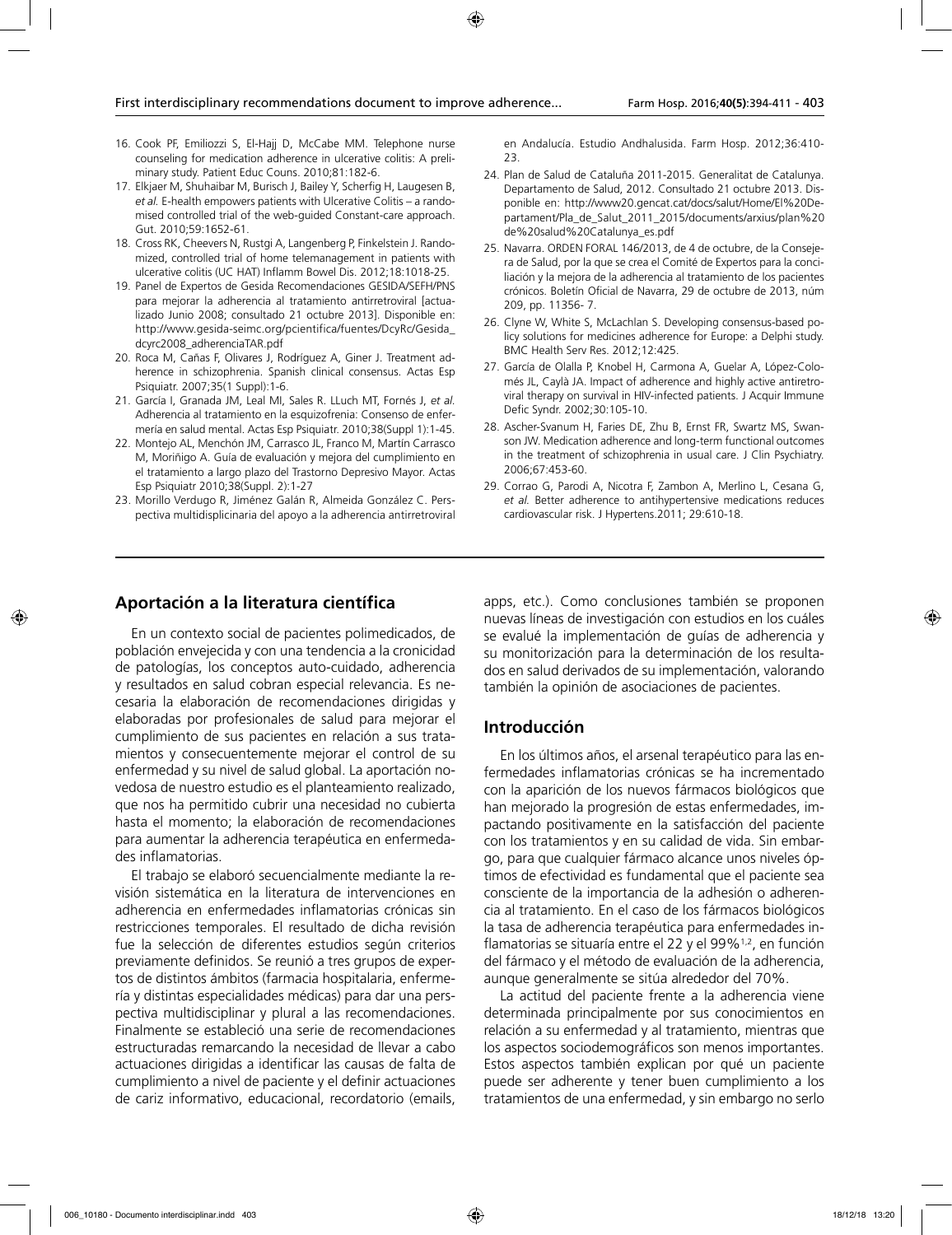a otro tratamiento (para otra enfermedad concomitante o para la misma)<sup>3</sup>. Por lo tanto, las intervenciones dirigidas a mejorar la adherencia deben ser, en la medida de lo posible, individualizadas para cada paciente y para ello es necesario que se intenten conocer las causas de la falta de adherencia de forma personalizada para seleccionar así las estrategias apropiadas para cada paciente4,5.

El objetivo de este trabajo ha sido la elaboración de unas recomendaciones, avaladas por los principales profesionales sanitarios (farmacia hospitalaria, enfermería y especialidades médicas) implicados en el cuidado de los pacientes con enfermedades inflamatorias crónicas que promuevan la adherencia terapéutica desde su práctica clínica.

# **Material y métodos**

Para el desarrollo de estas recomendaciones, se siguió una metodología secuencial en cuatro etapas.

### **Revisión sistemática de la evidencia**

En primer lugar se realizó una revisión sistemática de las intervenciones para la mejora de la adherencia en enfermedades inflamatorias, que se utilizó como base para elaborar las recomendaciones iniciales. Se realizó una búsqueda a fecha de 24 de marzo de 2013, sin restricciones temporales en las bases de datos EBM Reviews, Cochrane Database of Systematic Reviews (2005 to March 2013), Embase (1988 a 2013 semana 16) y MedLine a través de la plataforma OVID (1946 hasta la actualidad). La estrategia de búsqueda para identificar

**Tabla 1.** *Estrategia de búsqueda (24/04/2013)*

todos los estudios relevantes incluyó términos relacionados con las enfermedades de interés, la adherencia y la persistencia y se limitó a estudios publicados en inglés y español (Tabla 1). Los estudios fueron elegibles si (i) incluían pacientes con diagnóstico confirmado de una enfermedad inflamatoria (artritis reumatoide, artritis idiopática juvenil poliarticular, espondiloartritis axial, espondilitis anquilosante, artritis psoriásica, psoriasis, enfermedad de Crohn y colitis ulcerosa) en tratamiento farmacológico, (ii) evaluaban cualquier intervención o método utilizado para la mejora de la adherencia al tratamiento farmacológico, y (iii) presentaban un diseño experimental comparativo o no comparativo, incluyendo estudios observacionales o revisiones sistemáticas. Fueron excluidas las revisiones bibliográficas no sistemáticas, las editoriales y los artículos de opinión, así como las presentaciones a congresos. Dos evaluadores independientes seleccionaron los estudios según los criterios previamente definidos en dos fases estructuradas de lectura de título y resumen (1) y a texto completo (2). Las discrepancias se resolvieron por consenso.

Los datos relevantes de los estudios seleccionados fueron extraídos en tablas de evidencia, en las que se clasificaron las intervenciones para la mejora de la adherencia según su naturaleza como informativas (dirigidas a promover un mayor conocimiento y concienciación de los pacientes sobre su enfermedad y tratamiento), educacionales/conductuales (desarrolladas para influenciar y modificar el comportamiento del paciente, mediante recordatorios de toma de la medicación o premiando el comportamiento deseado) o mixtas (que engloban los

| #              | Búsqueda                                                                                                                                                                                      | <b>Resultados</b> |
|----------------|-----------------------------------------------------------------------------------------------------------------------------------------------------------------------------------------------|-------------------|
|                | (crohn or crohn's or crohn's disease) mp.                                                                                                                                                     | 87.506            |
| $\overline{2}$ | (Colitis, Ulcerative or ulcerative colitis).mp                                                                                                                                                | 69.871            |
| 3              | psoriasis.mp.                                                                                                                                                                                 | 69.170            |
| 4              | (Arthritis, Psoriatic or psoriatic arthritis) mp.                                                                                                                                             | 14.780            |
| 5              | (Arthritis, Rheumatoid or rheumatoid arthritis).mp                                                                                                                                            | 210.387           |
| 6              | (Arthritis, Juvenile Rheumatoid or Juvenile Idiopathic Arthritis).mp                                                                                                                          | 12.798            |
| 7              | (Spondylarthritis or Spinal Arthritis).mp                                                                                                                                                     | 2.748             |
| 8              | (Spondylitis, Ankylosing or Rheumatoid Spondylitis) mp                                                                                                                                        | 11.428            |
| 9              | 1 or 2 or 3 or 4 or 5 or 6 or 7 or 8                                                                                                                                                          | 407.773           |
| 10             | (medication adherence or patient compliance) mp.                                                                                                                                              | 144.647           |
| 11             | (medication or medicine or medicines or medical or therapy or therapie or drug or drugs).mp.                                                                                                  | 11.459.187        |
| 12             | (complian\$ or non-complian\$ or non complian\$ or noncomplian\$ or adher\$ or non-adher\$ or<br>non adher\$ or nonadher\$ or persist\$ or non-persist\$ or non persist\$ or nonpersist\$).mp | 1.143.276         |
| 13             | 10 or (11 and 12)                                                                                                                                                                             | 517.591           |
| 14             | (intervention $\sqrt{ }$ or program $\sqrt{ }$ ) mp                                                                                                                                           | 2.355.300         |
| 15             | 9 and 13 and 14                                                                                                                                                                               | 1.428             |
| 16             | limit 15 to (english or spanish)[Limit not valid in CDSR; records were retained]                                                                                                              | 1.371             |
| 17             | remove duplicates from 16                                                                                                                                                                     | 1.104             |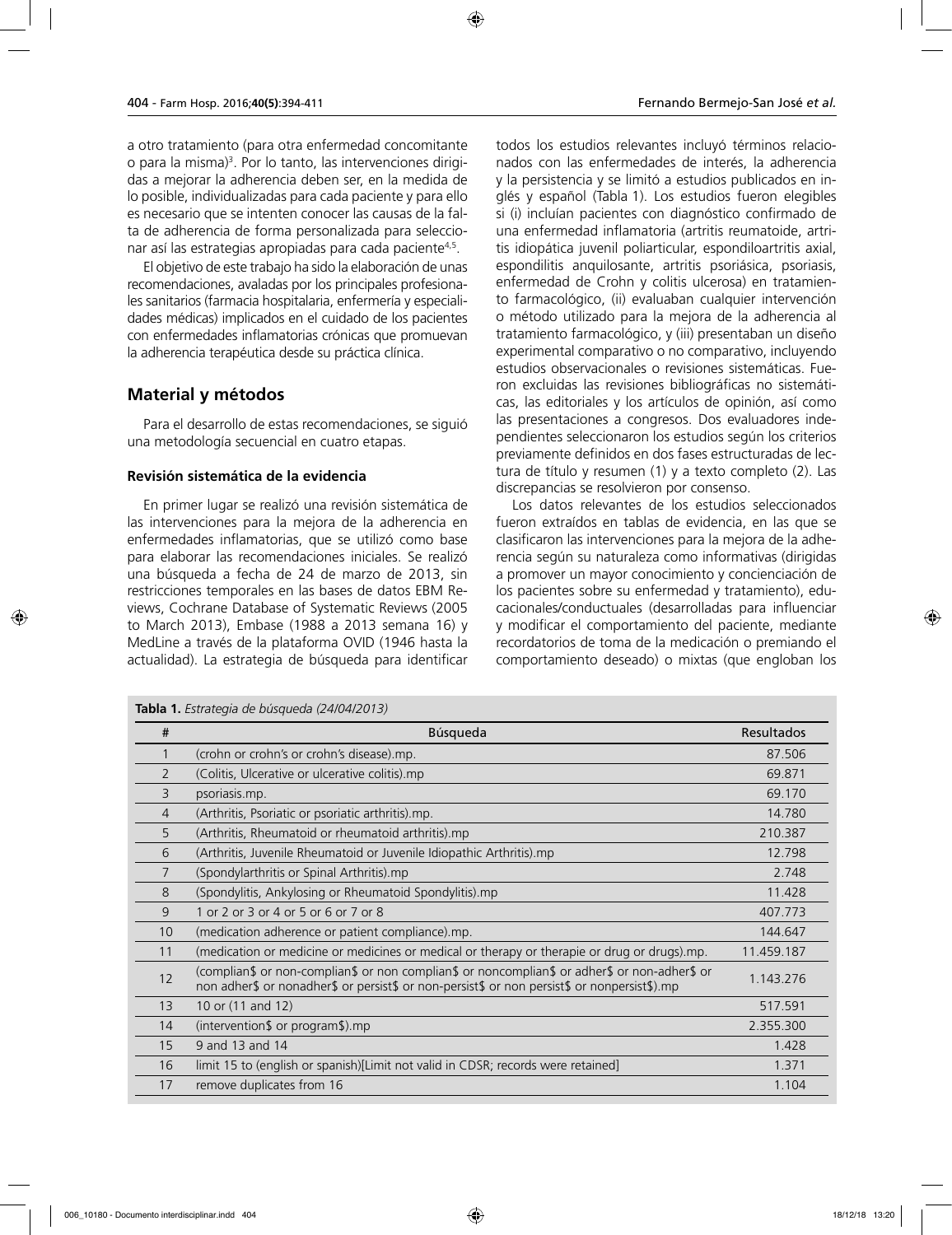dos tipos de intervenciones anteriores)<sup>6</sup>. Finalmente se realizaron las recomendaciones preliminares basadas en la evidencia y clasificadas según las recomendaciones del *Oxford Centre for Evidence-Based Medicine* (Ensayos clínicos aleatorizados (ECA) y revisiones sistemáticas de ECA: grados 1a-1c; Estudios de cohortes (EC) y revisiones sistemáticas de EC: grados 2a-2c; Estudios de casos y controles (ECC) y revisiones sistemáticas de ECC: grado 3a-3b; Series de casos: grado 4; Opinión de experto: grado 5)7 , y que fueron posteriormente presentadas a los expertos implicados.

### **Reunión de los grupos de expertos**

Durante el mes de junio de 2013 se discutió el contenido de las recomendaciones iniciales en 3 reuniones secuenciales siguiendo una metodología de grupos nominales con los diferentes grupos de expertos: farmacia hospitalaria, enfermería y especialidades médicas (reumatología, gastroenterología y dermatología). Los expertos fueron seleccionados debido a su experiencia profesional en el tratamiento de pacientes diagnosticados de enfermedades inflamatorias crónicas y a su experiencia previa en iniciativas para la mejora de la adherencia. Se incluyeron 12 farmacéuticos de hospital, 7 enfermeros y 11 médicos (5 reumatólogos, 3 gastroenterólogos y 3 dermatólogos). En cada reunión se presentaron los resultados de la evidencia y se discutieron los principales puntos de interés, así como las recomendaciones preliminares. A partir de los comentarios y sugerencias de cada uno de los grupos de expertos, se redactó una segunda versión de las recomendaciones.

#### **Votación electrónica de las recomendaciones**

La segunda versión de las recomendaciones fue sometida a una única votación individual mediante una encuesta electrónica con una escala de Likert de 5 ítems (desde "Totalmente de acuerdo" hasta "Totalmente en desacuerdo") para evaluar el grado de acuerdo con cada una de las recomendaciones. Aquellos expertos que mostraron un cierto grado de desacuerdo en alguna de las recomendaciones debían facilitar comentarios para la mejora y aceptación del redactado.

### **Reunión final de las recomendaciones**

En septiembre de 2013 se realizó la reunión final de para establecer las recomendaciones, en la que participaron todos los expertos. Se presentaron los resultados de la encuesta electrónica, y se discutieron y modificaron aquellas recomendaciones en las que no existía un grado de acuerdo unánime, considerándose las restantes como recomendaciones definitivas. Las nuevas recomendaciones surgidas de la discusión fueron sometidas a votación definitiva en la misma reunión, llegándose a un acuerdo definitivo en su redactado final.

# **Resultados**

### **Resultados de la revisión sistemática**

Se identificaron 1.115 citas únicas a partir de la estrategia de búsqueda (Fig. 1), 84 artículos fueron considerados potencialmente relevantes a partir de la revisión de título y resumen. Estos artículos fueron revisados a texto completo. Tras aplicar los criterios de elegibilidad, se seleccionaron 30 artículos que, tras su revisión, fueron clasificados como publicaciones que evaluaban: intervenciones informativas (n=7), intervenciones educacionales o conductuales (n=2) o intervenciones mixtas (n=17, correspondientes a 15 estudios). También se incluyeron 4 revisiones sistemáticas de la evidencia.

### **Elaboración de recomendaciones**

La revisión de la literatura dio como resultado un listado inicial de 8 recomendaciones basadas en la evidencia, que fue discutido y modificado en cada una de las tres reuniones con expertos, llegándose a un listado preliminar de recomendaciones con nivel de evidencia de experto en la mayoría de los casos. Este listado preliminar de recomendaciones se distribuyeron en 7 bloques que describen el proceso de la evaluación de la adherencia terapéutica: la importancia de la adherencia, la comunicación con el paciente, la estratificación de pacientes según el riesgo de no adherencia, la estimación/evaluación/ monitorización de la adherencia, el abordaje interdisciplinar de la intervención, la individualización y las estrategias para mejorar la adherencia. La votación individual mediante cuestionario electrónico mostró un grado muy elevado de acuerdo entre los expertos. De las 14 recomendaciones que fueron sometidas a votación, en 7 de ellas los expertos mostraron un grado de acuerdo unánime, y en las 7 restantes sólo entre 1 y 3 expertos declararon estar parcialmente en desacuerdo. Estas últimas fueron revisadas, modificadas y consensuadas en la reunión final, existiendo unanimidad en la votación (Tabla 2). A continuación se detallan cada una de las 14 recomendaciones finales, divididas por bloques, y su justificación en función del grado de evidencia en que se basa cada una:

### **Bloque 1: Importancia de la adherencia**

### *Recomendación 1.1*

*Promover y generar líneas de investigación para establecer la relación entre el grado de adherencia terapéutica y los resultados en salud.*

*Grado de evidencia: 5.*

### **Bloque 2: Comunicación con el paciente**

#### *Recomendación 2.1*

*Promover el desarrollo de habilidades comunicativas por parte de los profesionales sanitarios para favorecer*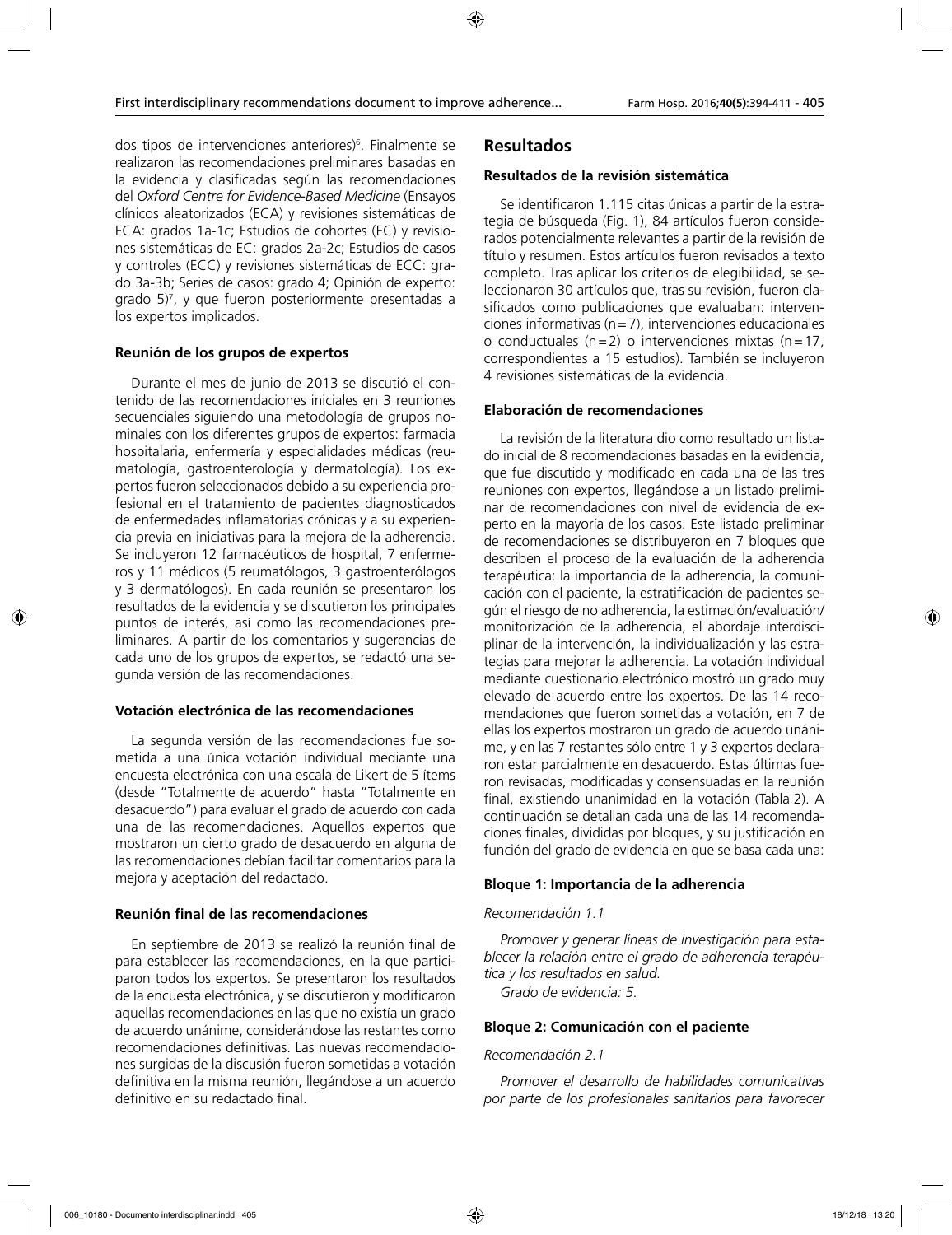



*una comunicación fluida y sincera con el paciente basada en la confianza mutua.*

# *Grado de evidencia: 2a*

*Comentario a la recomendación:* Una revisión sistemática de Pasma e*t al.*<sup>8</sup> sobre los factores asociados a la adherencia al tratamiento en pacientes con artritis reumatoide, identificó que es necesaria una buena comunicación entre el profesional de la salud y el paciente para convencer al paciente de la importancia del tratamiento

### *Recomendación 2.2*

*Para conseguir una mayor adherencia terapéutica y, en consecuencia, unos mejores resultados en salud es necesario:*

- *Una información y educación temprana y continuada al paciente sobre la enfermedad*
- *La aceptación de la enfermedad por parte del paciente*
- *El compromiso del paciente con la estrategia terapéutica acordada*

### *Grado de evidencia: 1a*

*Comentario a la recomendación:* Joosten *et al.*<sup>9</sup> estudiaron la evidencia de la efectividad de la toma de decisiones compartidas respecto a los resultados en salud. Los autores revisaron 11 publicaciones relevantes en diferentes enfermedades y concluyeron que el proceso de toma de decisiones compartidas puede ser un buen método para conseguir el compromiso del pacien-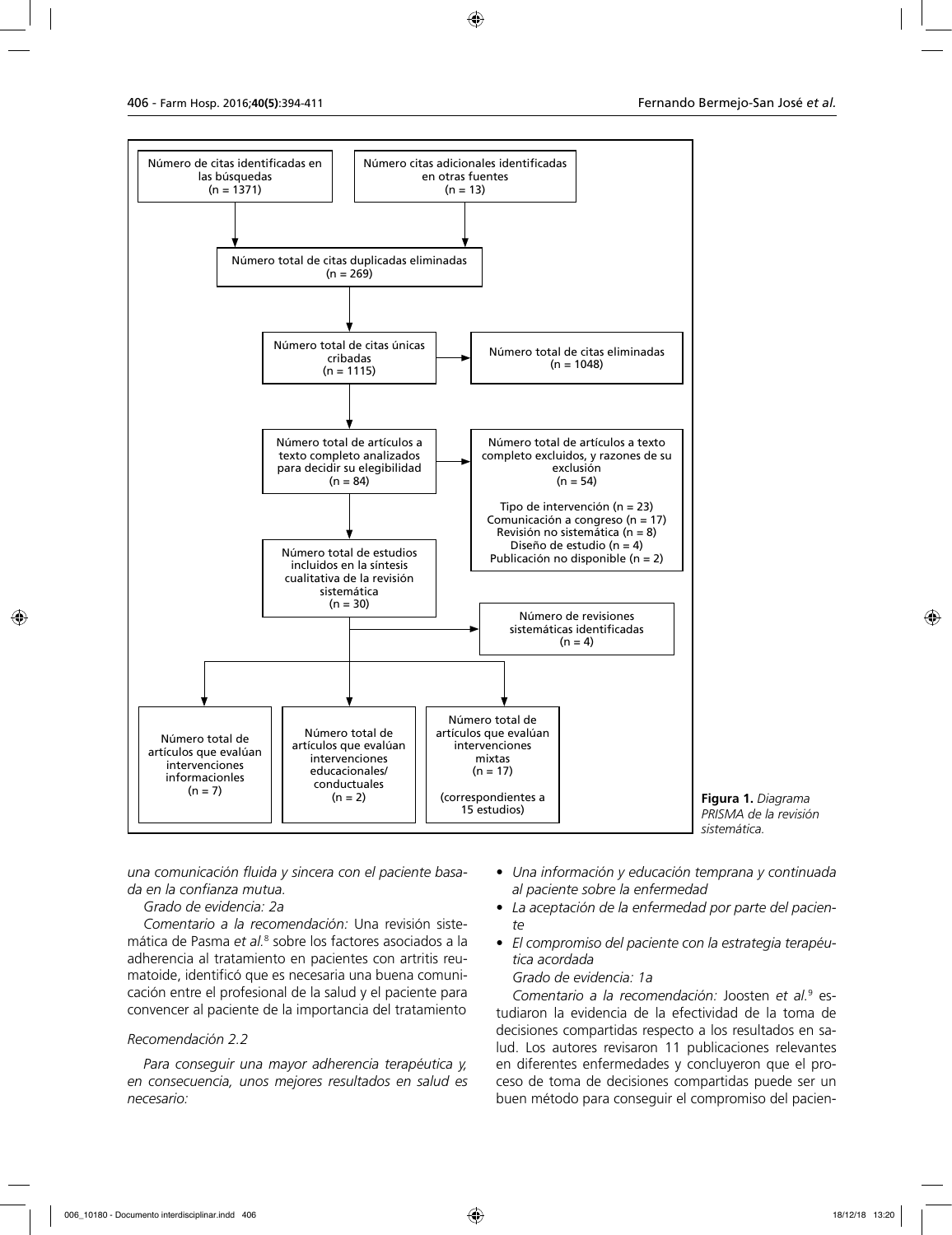| Tabla 2. Resumen de recomendaciones con grado de acuerdo de la recomendación                                                                                                                                                                                                                                                                                                                                                                                                                                                                                                                                                                                                                                                                                                                   |                                                    |                     |
|------------------------------------------------------------------------------------------------------------------------------------------------------------------------------------------------------------------------------------------------------------------------------------------------------------------------------------------------------------------------------------------------------------------------------------------------------------------------------------------------------------------------------------------------------------------------------------------------------------------------------------------------------------------------------------------------------------------------------------------------------------------------------------------------|----------------------------------------------------|---------------------|
|                                                                                                                                                                                                                                                                                                                                                                                                                                                                                                                                                                                                                                                                                                                                                                                                | Acuerdo<br>inicial $(\%)$ final $(\%)$<br>$(n=30)$ | Acuerdo<br>$(n=26)$ |
| Bloque 1: Importancia de la adherencia                                                                                                                                                                                                                                                                                                                                                                                                                                                                                                                                                                                                                                                                                                                                                         |                                                    |                     |
| Recomendación 1.1 Promover y generar líneas de investigación para establecer la relación entre el<br>nivel de adherencia terapéutica y los resultados en salud.                                                                                                                                                                                                                                                                                                                                                                                                                                                                                                                                                                                                                                | 100                                                |                     |
| Bloque 2: Comunicación con el paciente                                                                                                                                                                                                                                                                                                                                                                                                                                                                                                                                                                                                                                                                                                                                                         |                                                    |                     |
| Recomendación 2.1 Promover el desarrollo de habilidades comunicativas por parte de los<br>profesionales sanitarios para favorecer una comunicación fluida y sincera con el paciente basada en la<br>confianza mutua.                                                                                                                                                                                                                                                                                                                                                                                                                                                                                                                                                                           | 100                                                |                     |
| Recomendación 2.2 Para conseguir una mayor adherencia terapéutica y, en consecuencia, unos<br>mejores resultados en salud es necesario:<br>Una información y educación temprana y continuada al paciente sobre la enfermedad<br>La aceptación de la enfermedad por parte del paciente<br>El compromiso del paciente con la estrategia terapéutica acordada                                                                                                                                                                                                                                                                                                                                                                                                                                     | 91                                                 | 100                 |
| Recomendación 2.3 Los profesionales sanitarios deben asesorar al paciente sobre fuentes de<br>información fiables en relación a su enfermedad y tratamiento, adaptadas a sus necesidades de<br>información (por ejemplo páginas web de asociaciones de pacientes o de sociedades científicas).                                                                                                                                                                                                                                                                                                                                                                                                                                                                                                 | 97                                                 | 100                 |
| Bloque 3: Estratificación de pacientes según riesgo de no adherencia                                                                                                                                                                                                                                                                                                                                                                                                                                                                                                                                                                                                                                                                                                                           |                                                    |                     |
| Recomendación 3.1 En el proceso de estratificación de los pacientes deben tenerse en cuenta:<br>Aspectos relacionados con el conocimiento y la aceptación del paciente de su enfermedad,<br>su contexto sociocultural y económico, sus expectativas, el miedo a los efectos adversos, sus<br>comorbilidades, las dificultades físicas para la administración, etc.<br>Aspectos relacionados con el conocimiento y la aceptación del paciente de su enfermedad,<br>su contexto sociocultural y económico, sus expectativas, el miedo a los efectos adversos, sus<br>comorbilidades, las dificultades físicas para la administración, etc.<br>Posibles barreras para la adherencia: complejidad del tratamiento, tolerancia al tratamiento,<br>accesibilidad de los profesionales de salud, etc. | 97                                                 | 100                 |
| Bloque 4: Estimación/evaluación/monitorización de la adherencia                                                                                                                                                                                                                                                                                                                                                                                                                                                                                                                                                                                                                                                                                                                                |                                                    |                     |
| Recomendación 4.1 Estimar y analizar periódicamente la adherencia es clave en el manejo del<br>paciente con enfermedades crónicas y esencial para la toma de decisiones informadas sobre la<br>farmacoterapia del paciente.                                                                                                                                                                                                                                                                                                                                                                                                                                                                                                                                                                    | 97                                                 | 100                 |
| Recomendación 4.2 Las herramientas para estimar la adherencia deben ser sencillas para favorecer su<br>uso en la práctica clínica diaria y estar preferentemente validadas en la población de interés.<br>Es recomendable la utilización simultánea de al menos dos herramientas para la evaluación de la<br>adherencia adaptadas a la práctica diaria de cada uno de los profesionales sanitarios.                                                                                                                                                                                                                                                                                                                                                                                            | 94                                                 | 100                 |
| Bloque 5: Abordaje interdisciplinar de la intervención                                                                                                                                                                                                                                                                                                                                                                                                                                                                                                                                                                                                                                                                                                                                         |                                                    |                     |
| Recomendación 5.1 El abordaje de la adherencia debe realizarse de forma consensuada e<br>interdisciplinar por parte de todos los agentes (profesionales sanitarios, pacientes, cuidadores y<br>familiares y gestores) implicados en el cuidado integral del paciente, siendo recomendable fomentar<br>foros de diálogo entre ellos.                                                                                                                                                                                                                                                                                                                                                                                                                                                            | 97                                                 | 100                 |
| Recomendación 5.2 Los profesionales sanitarios involucrados en el cuidado del paciente deberían<br>compartir tecnologías de información y de comunicación directas en el contexto de la historia clínica,<br>que permitan una mejor coordinación.                                                                                                                                                                                                                                                                                                                                                                                                                                                                                                                                              | 100                                                |                     |
| <b>Bloque 6: Individualización</b>                                                                                                                                                                                                                                                                                                                                                                                                                                                                                                                                                                                                                                                                                                                                                             |                                                    |                     |
| Recomendación 6.1 Para cada paciente, se recomienda evaluar los factores predictores de<br>la adherencia antes y después del tratamiento. Se recomienda que las intervenciones sean<br>individualizadas debido a que:<br>No existe una única intervención que pueda ser recomendable para todos los pacientes.<br>Los factores de riesgo difieren según las características del paciente, tipo de enfermedad y tratamiento.<br>Las necesidades y creencias de cada paciente en relación a la enfermedad, a su tratamiento y a los<br>posibles efectos adversos son variables.                                                                                                                                                                                                                  | 100                                                |                     |
| <b>Bloque 7: Estrategias</b>                                                                                                                                                                                                                                                                                                                                                                                                                                                                                                                                                                                                                                                                                                                                                                   |                                                    |                     |
| Recomendación 7.1 Las intervenciones dirigidas a mejorar la adherencia, adaptadas a las necesidades<br>individuales del paciente y consensuadas entre los equipos interdisciplinares deben incluir aspectos<br>informativos estandarizados, aspectos educacionales/conductuales o una combinación de ambos.                                                                                                                                                                                                                                                                                                                                                                                                                                                                                    | 100                                                |                     |
| Recomendación 7.2 En pacientes pediátricos, los programas de intervención para la mejora de la<br>adherencia deben incluir la participación activa de sus cuidadores o familiares.                                                                                                                                                                                                                                                                                                                                                                                                                                                                                                                                                                                                             | 100                                                |                     |
| Recomendación 7.3 En pacientes dependientes o que requieran la ayuda de un cuidador o familiar,<br>los programas de intervención para la mejora de la adherencia deben incluir la participación activa de<br>sus cuidadores o familiares.                                                                                                                                                                                                                                                                                                                                                                                                                                                                                                                                                      | 100                                                |                     |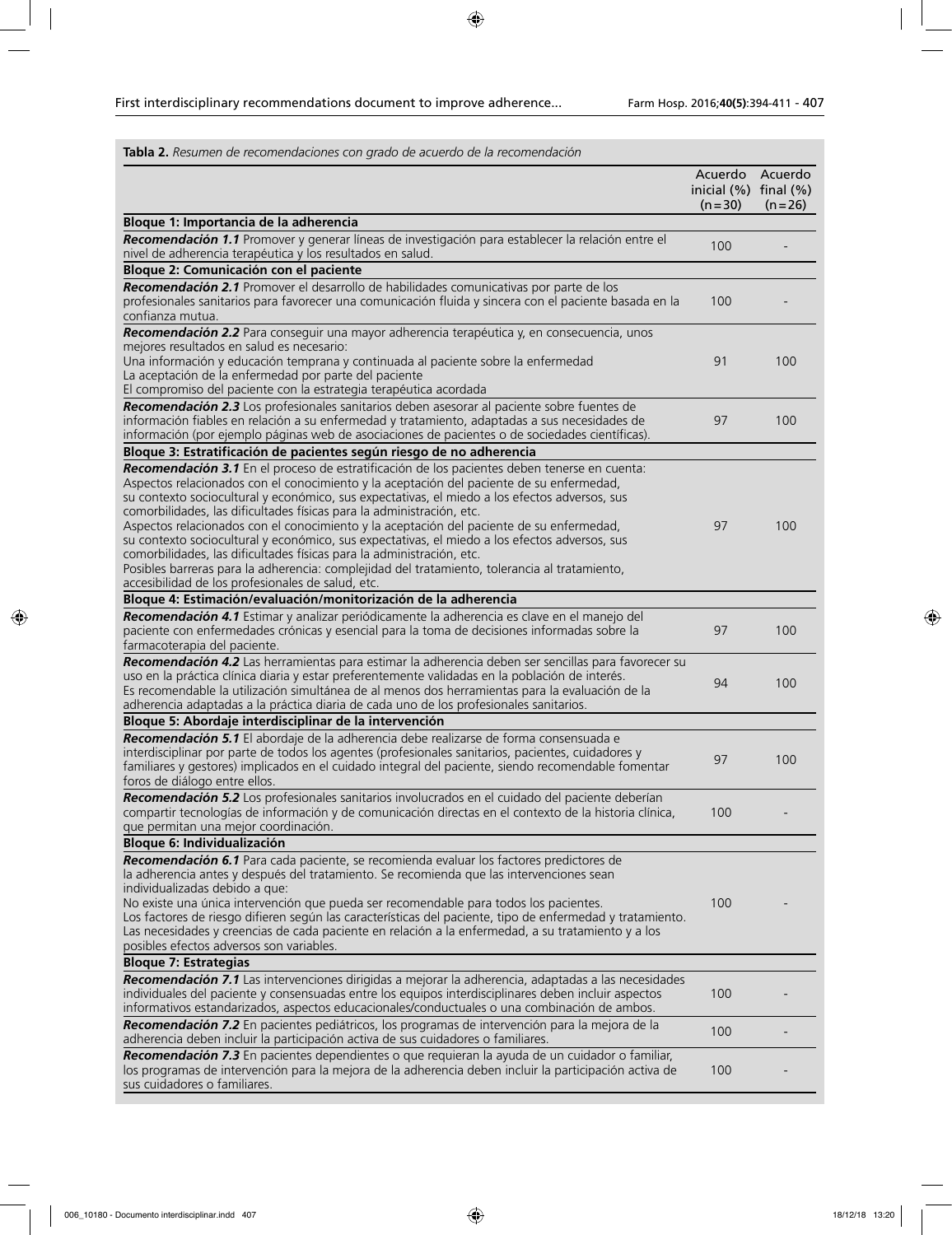te, sobretodo en enfermedades crónicas; sin embargo identificaron la necesidad de llevar a cabo más estudios para valorar su eficacia. Del mismo modo, también las recomendaciones más recientes de EULAR (Liga Europea contra el Reumatismo) para el manejo de la artritis reumatoide con fármacos modificadores de la enfermedad10 incluyen como uno de los principios fundamentales el concepto del tratamiento como una decisión compartida entre el paciente y el reumatólogo. Este principio se basa en la discusión del plan de tratamiento, de sus objetivos y de las razones para su elección.

### *Recomendación 2.3*

*Los profesionales sanitarios deben asesorar al paciente sobre fuentes de información fiables en relación a su enfermedad y tratamiento, adaptadas a sus necesidades de información (por ejemplo páginas web de asociaciones de pacientes o de sociedades científicas).*

*Grado de evidencia: 5*.

### **Bloque 3: Estratificación de pacientes según el riesgo de no adherencia**

### *Recomendación 3.1*

*En el proceso de estratificación de los pacientes deben tenerse en cuenta:*

- *Aspectos relacionados con el conocimiento y la aceptación del paciente de su enfermedad, su contexto sociocultural y económico, sus expectativas, el miedo a los efectos adversos, sus comorbilidades, las dificultades físicas para la administración, etc.*
- *Posibles barreras para la adherencia: complejidad del tratamiento, tolerancia al tratamiento, accesibilidad de los profesionales de salud, etc. Grado de evidencia: 2b.*

*Comentario a la recomendación:* La estratificación de los pacientes según el riesgo de no adherencia se ha identificado como una necesidad creciente para la personalización de las estrategias de mejora de la adherencia. Pese a que no se ha identificado un patrón de riesgo específico del paciente no adherente, se han desarrollado algunas herramientas $11$  que han sido utilizadas en estudios prospectivos con resultados positivos<sup>12</sup>.

## **Bloque 4: Estimación/evaluación/monitorización de la adherencia**

### *Recomendación 4.1*

*Estimar y analizar periódicamente la adherencia es clave en el manejo del paciente con enfermedades crónicas y esencial para la toma de decisiones informadas sobre el tratamiento del paciente.*

*Grado de evidencia: 5.*

### *Recomendación 4.2*

*Las herramientas para estimar la adherencia deben ser sencillas para favorecer su uso en la práctica clínica* 

*Grado de evidencia: 5*.

# **Bloque 5: Abordaje interdisciplinar de la intervención**

# *Recomendación 5.1*

*El abordaje de la adherencia debe realizarse de forma consensuada e interdisciplinar por parte de todos los agentes (profesionales sanitarios, pacientes, cuidadores y familiares y gestores) implicados en el cuidado integral del paciente, siendo recomendable fomentar foros de diálogo entre ellos.*

*Grado de evidencia: 5.*

# *Recomendación 5.2*

*Los profesionales sanitarios involucrados en el cuidado del paciente deberían compartir tecnologías de información y de comunicación directas en el contexto de la historia clínica que permitan una mejor coordinación. Grado de evidencia: 5.*

### **Bloque 6: Individualización**

### *Recomendación 6.1*

*Para cada paciente, se recomienda evaluar los factores predictores de la adherencia antes y después del tratamiento. Se recomienda que las intervenciones sean individualizadas debido a que:*

- *No existe una única intervención que pueda ser recomendable para todos los pacientes.*
- *Los factores de riesgo difieren según las características del paciente, tipo de enfermedad y tratamiento.*
- *Las necesidades y creencias de cada paciente en relación a la enfermedad, a su tratamiento y a los posibles efectos adversos son variables. Grado de evidencia: 5*.

| <b>Tabla 3.</b> Métodos de estimación de la adherencia más<br>habituales |
|--------------------------------------------------------------------------|
| Métodos directos                                                         |
| Marcador farmacológico                                                   |
| Métodos indirectos                                                       |
| Adherencia reportada por el paciente (pregunta/s "ad hoc")               |
| Registro de dispensación de farmacia                                     |
| Recuento medicación                                                      |
| Monitores electrónicos de control de la medicación                       |
| Morisky-Green / otros cuestionarios                                      |
| Diario de paciente                                                       |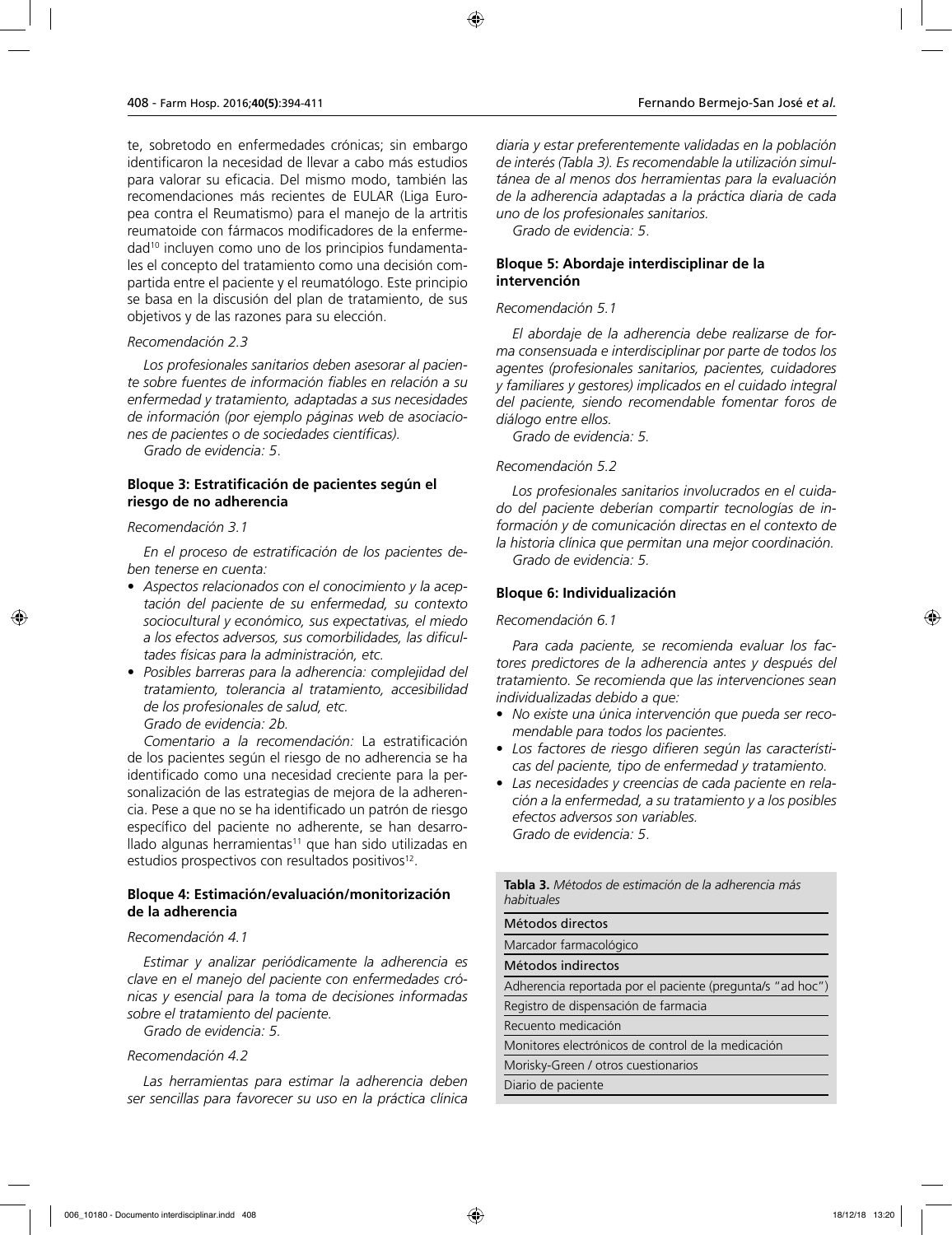### **Bloque 7: Estrategias**

### *Recomendación 7.1*

*Las intervenciones dirigidas a mejorar la adherencia, adaptadas a las necesidades individuales del paciente y consensuadas entre los equipos interdisciplinares, deben incluir aspectos informativos estandarizados, aspectos educacionales/conductuales o una combinación de ambos. Grado de evidencia: 5*.

#### *Recomendación 7.2*

*En pacientes pediátricos, los programas de intervención para la mejora de la adherencia deben incluir la participación activa de sus cuidadores o familiares.*

## *Grado de evidencia: 1b*

*Comentario a la recomendación:* Los cuidadores o familiares suelen tener un papel activo en los estudios de intervenciones para la adherencia en pacientes pediátricos. Los estudios identificados en el proceso de revisión sistemática que incluyeron población pediátrica implicaron en todos los casos a los cuidadores o familiares como participantes activos de la estrategia<sup>13,14</sup>.

#### *Recomendación 7.3*

*En pacientes dependientes o que requieran la ayuda de un cuidador o familiar, los programas de intervención para la mejora de la adherencia deben incluir la participación activa de sus cuidadores o familiares.*

*Grado de evidencia: 5*.

### *Recomendación 7.4*

*Se recomienda el uso de estrategias integrales y mantenidas en el tiempo entre el profesional sanitario y el paciente, dirigidas a promover la adherencia que incluyan, por ejemplo (Tabla 4):*

|                         | <b>Tabla 4.</b> Tipos de estrategias e intervenciones para la |  |
|-------------------------|---------------------------------------------------------------|--|
| mejora de la adherencia |                                                               |  |

| Canales                                                    |
|------------------------------------------------------------|
| Sesiones individualizadas basadas en el núcleo familiar    |
| Trípticos informativos / folletos sobre la enfermedad y su |
| manejo                                                     |
| Entrevistas semiestructuradas motivacionales presenciales/ |
| telefónicas por parte del profesional sanitario            |
| Uso de herramientas web en el contexto de la telemedicina  |
| Apps para móviles                                          |
| Adaptación de la estrategia terapéutica                    |
| Simplificación del régimen posológico, en medida de lo     |
| posible                                                    |
| Recordatorios                                              |
| Pastilleros                                                |
| Alarmas en el móvil para recordar las tomas de medicación  |
| Envío telemático de mensajes individualizados (SMS) a      |
| modo de recordatorio para la toma de medicación            |
| Calendarios o diarios de medicación                        |
|                                                            |

- *Canales de información verbales, escritos y/o electrónicos.*
- *Adaptación de la estrategia terapéutica.*
- *Herramientas en forma de recordatorio tanto para la administración como para la recogida de la medicación. Grado de evidencia: 1b*

*Comentario a la recomendación:* En el proceso de revisión sistemática de la evidencia se identificaron diferentes artículos que evaluaron el uso de diferentes intervenciones para la mejora de la adherencia en pacientes con enfermedades inflamatorias sistémicas<sup>15,16,17,18</sup>. Para el desarrollo de esta recomendación se categorizaron aquellas intervenciones que demostraron ser eficaces para la mejora de la adherencia así como otras posibles estrategias sugeridas por los expertos y acordadas en el proceso de consenso.

## **Discusión**

El objetivo de estas recomendaciones es dar a conocer a todos los profesionales sanitarios implicados en el cuidado de pacientes diagnosticados de enfermedades inflamatorias sistémicas, la importancia de la adherencia terapéutica, cómo comunicarnos con el paciente, cómo detectar y evaluar el cumplimiento del paciente, y qué estrategias se podrían aplicar para mejorar la adherencia. Éste es el primer documento multidisciplinar de recomendaciones realizado en este ámbito realizado en España.

En relación a la metodología utilizada en el desarrollo de las recomendaciones, se han tenido en cuenta procesos estandarizados como la revisión sistemática de la literatura, y aspectos más cualitativos como la dinámica de las recomendaciones realizadas en cada una de las reuniones con profesionales sanitarios. También se ha utilizado una encuesta estructurada como instrumento más adecuado para la cuantificación final del grado de acuerdo con cada una de las recomendaciones con el fin de que todos los participantes tuvieran el mismo grado de representación en las recomendaciones finales. Todo ello hace que a nivel metodológico el proceso de elaboración de las recomendaciones sea robusto, debido a la combinación de diferentes estrategias.

Por otro lado, y revisando los distintos consensos o recomendaciones para mejorar la adherencia publicados hasta la fecha en España, la mayoría se han focalizado en la infección por el VIH<sup>19</sup> y en enfermedades psiquiátricas20,21,22. El consenso multidisciplinar GESIDA/SEFH/ PNS sobre adherencia en la infección por el VIH comparte algunas de las recomendaciones recogidas en nuestras recomendaciones. En particular, reflejan la importancia de la evaluación de los factores de riesgo de la no adherencia, la necesidad de un enfoque multidisciplinar para abordar la adherencia, la necesidad de evaluarla a través de diferentes métodos, la importancia de la comunicación entre el profesional sanitario y el paciente, y la necesidad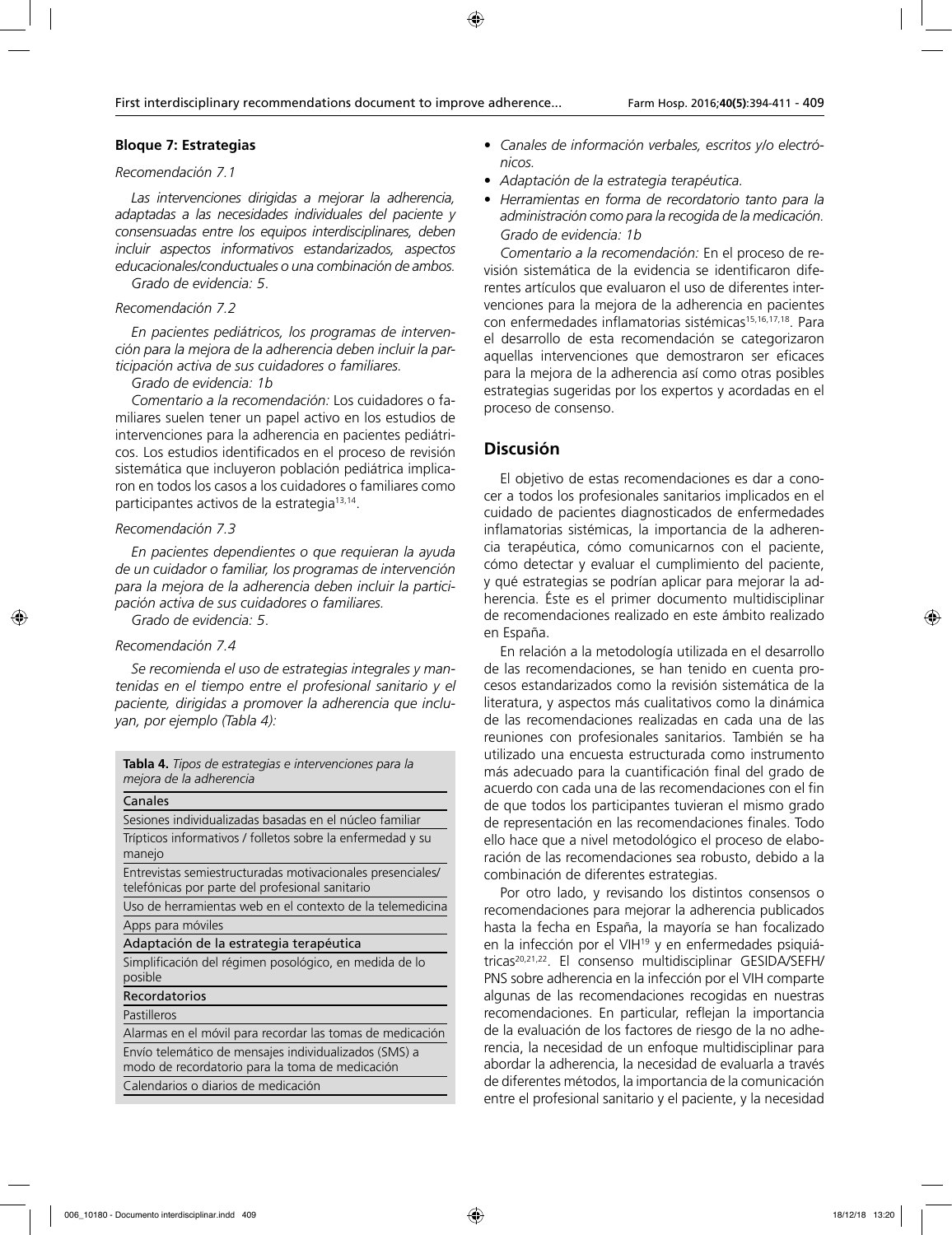de individualizar las intervenciones destinadas a mejorar la adherencia<sup>19</sup>. Las recomendaciones de GESIDA han sido utilizadas recientemente para evaluar la perspectiva de los diferentes profesionales sanitarios implicados (farmacéuticos de hospital, médicos y enfermeros) respecto a las medidas de apoyo a la adherencia, observándose diferencias en sus perspectivas basadas en la falta de tiempo y de formación<sup>23</sup>. En el área de psiquiatría, los consensos se han centrado en la esquizofrenia y en la depresión mayor. En el caso de la esquizofrenia, se han desarrollado 2 consensos unidisciplinares por parte de psiquiatras<sup>20</sup> y enfermeros/as<sup>21</sup> con perspectivas diferentes, ya que el primero se centra más en mejorar la adherencia a través de estrategias psicoeducacionales dirigidas a que el paciente esté más concienciado de su enfermedad, y el segundo en mejorar estrategias para aplicarlas en el día a día. El consenso sobre la depresión mayor también hace énfasis en que el conocimiento de la enfermedad y la importancia de recibir tratamiento farmacológico para mejorar los síntomas de la enfermedad son los aspectos esenciales para mejorar la adherencia terapéutica22.

También en enfermedades crónicas, diferentes organismos autonómicos y estatales han impulsado iniciativas y políticas para la mejora de la adherencia terapéutica24,25. En el entorno europeo, se ha publicado recientemente un documento de consenso para la mejora de la adherencia<sup>26</sup>, desarollado mediante la metodología Delphi, con un panel de 50 expertos de 14 países representativos de organizaciones de pacientes, cuidadores, proveedores de salud y profesionales, políticos, académicos y representantes de la industria. Se priorizaron 25 posibles soluciones para la mejora de la adherencia, principalmente la mejora de la educación y la información al paciente, la implicación del paciente en las decisiones sobre la farmacoterapia teniendo en cuenta sus preferencias, y una mayor educación y entrenamiento a los profesionales de salud.

Otro aspecto importante a considerar es el impacto de la no adherencia en los resultados en salud. El impacto del no cumplimiento ha sido ampliamente estudiado en enfermedades como la infección por el VIH27, los trastornos psiquiátricos<sup>28</sup>, o en enfermedades cardiovasculares<sup>29</sup>, demostrándose la asociación entre la falta de adherencia de manera genérica con una mayor mortalidad4 . Sin embargo, este impacto no ha sido tan explorado en las enfermedades inflamatorias sistémicas.

Este es un documento dinámico que está abierto a revisión, para ir incorporando nuevas recomendaciones surgidas a partir de los resultados derivados de nuevos estudios, que evalúen estrategias dirigidas a mejorar la adherencia terapéutica de estos pacientes y que muestren mejoras en los resultados en salud. Entre muchas de las discusiones y debates generados durante las reuniones del panel de expertos destacó la necesidad de generar nuevas evidencias a través de estudios pilotos u otro tipo de estudios observacionales, que evalúen el impacto de las intervenciones para la mejora de la adherencia en pacientes con enfermedades inflamatorias y la periodicidad óptima para su estimación desde el punto de los resultados en salud, siempre desde la perspectiva multidisciplinar de los profesionales sanitarios implicados en el proceso.

En las enfermedades estudiadas el tipo de población afectada, el curso y el pronóstico de las mismas difieren, lo cual podría constituir una limitación al analizarlas en conjunto. No obstante, se trata de entidades clínicas crónicas que comparten características comunes y que tienen alto impacto en la calidad de vida de los pacientes, en las que el documento global puede permitir al profesional sanitario aplicar las recomendaciones más adecuadas a cada caso.

Una de las principales limitaciones de este documento es la no participación de las asociaciones de pacientes en las recomendaciones. Tal y como se ha discutido en este documento, la visión del paciente es fundamental para abordar la adherencia desde un punto de vista integral. Sin embargo, en este primer documento, este colectivo no ha estado implicado en su desarrollo.

Son necesarios nuevos estudios en el contexto de la práctica clínica habitual que generen evidencias en relación al impacto de las intervenciones en la mejora de la adherencia en pacientes con enfermedades inflamatorias y su relación con los resultados en salud. No obstante, este trabajo recoge todos los aspectos a tener en cuenta para que de forma multidisciplinar se detecte, monitorice y evalúe la adherencia terapéutica, implicando de forma activa al paciente en este proceso, y para que pueda ser consultado y utilizado en cualquier momento por parte de los profesionales sanitarios en España.

# **Conflicto de intereses**

Fernando Bermejo declara que ha recibido ayudas para la investigación y ha desempeñado funciones de orador y consultor para MSD y Abbvie.

Miquel Ribera declara que ha recibido ayudas y pagos relacionados con la investigación, la asesoría y la formación de las siguientes compañías: Abbvie, Almirall, Janssen, Leo Pharma, MSD, Novartis y Pfizer

# **Bibliografía**

- 1. Thorneloe RJ, Bundy C, Griffiths CE, Ashcroft DM, Cordingley L. Adherence to medication in patients with psoriasis: a systematic literature review. Br J Dermatol. 2013;168:20-31.
- 2. Lopez A, Billioud V, Peyrin-Biroulet C, Peyrin-Biroulet L. Adherence to Anti-TNF Therapy in Inflammatory Bowel Diseases: A Systematic Review. Inflamm Bowel Dis. 2013;19:1528-33.
- 3. McHorney CA, Victor Spain C, Alexander CM, Simmons J. Validity of the Adherence Estimator in the Prediction of 9-Month Persistence with medications prescribed for chronic diseases: A prospective analysis of Data from pharmacy claims. Clin Ther. 2009;31:2584-607.
- 4. Hugtenburg JG, Timmers L, Elders PJ, Vervloet M, van Dijk L. Definitions, variants, and causes of nonadherence with medication: